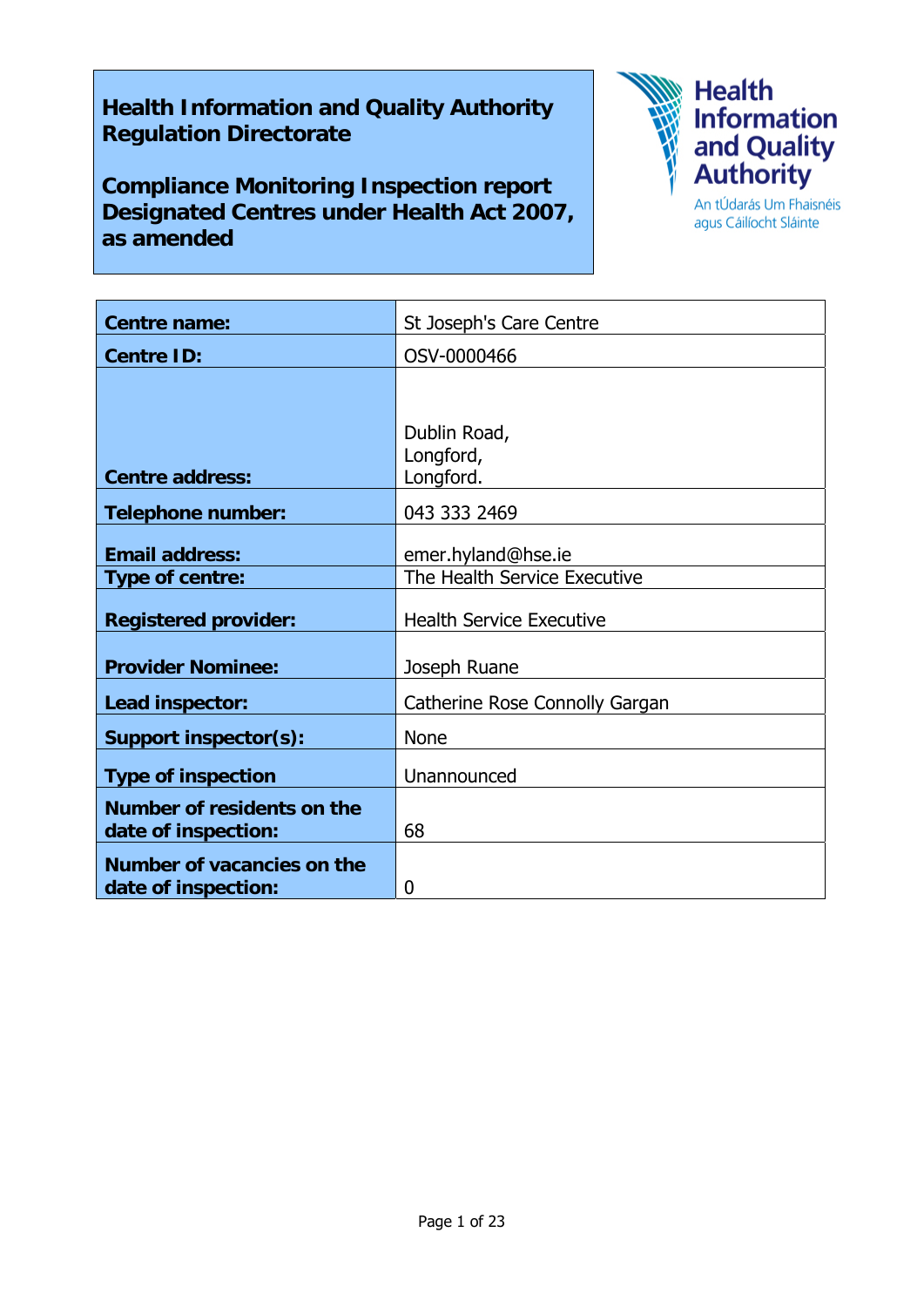### **About monitoring of compliance**

The purpose of regulation in relation to designated centres is to safeguard vulnerable people of any age who are receiving residential care services. Regulation provides assurance to the public that people living in a designated centre are receiving a service that meets the requirements of quality standards which are underpinned by regulations. This process also seeks to ensure that the health, wellbeing and quality of life of people in residential care is promoted and protected. Regulation also has an important role in driving continuous improvement so that residents have better, safer lives.

The Health Information and Quality Authority has, among its functions under law, responsibility to regulate the quality of service provided in designated centres for children, dependent people and people with disabilities.

Regulation has two aspects:

• Registration: under Section 46(1) of the Health Act 2007 any person carrying on the business of a designated centre can only do so if the centre is registered under this Act and the person is its registered provider.

▪ Monitoring of compliance: the purpose of monitoring is to gather evidence on which to make judgments about the ongoing fitness of the registered provider and the provider's compliance with the requirements and conditions of his/her registration.

Monitoring inspections take place to assess continuing compliance with the regulations and standards. They can be announced or unannounced, at any time of day or night, and take place:

- to monitor compliance with regulations and standards
- to carry out thematic inspections in respect of specific outcomes

▪ following a change in circumstances; for example, following a notification to the Health Information and Quality Authority's Regulation Directorate that a provider has appointed a new person in charge

▪ arising from a number of events including information affecting the safety or wellbeing of residents.

The findings of all monitoring inspections are set out under a maximum of 18 outcome statements. The outcomes inspected against are dependent on the purpose of the inspection. In contrast, thematic inspections focus in detail on one or more outcomes. This focused approach facilitates services to continuously improve and achieve improved outcomes for residents of designated centres.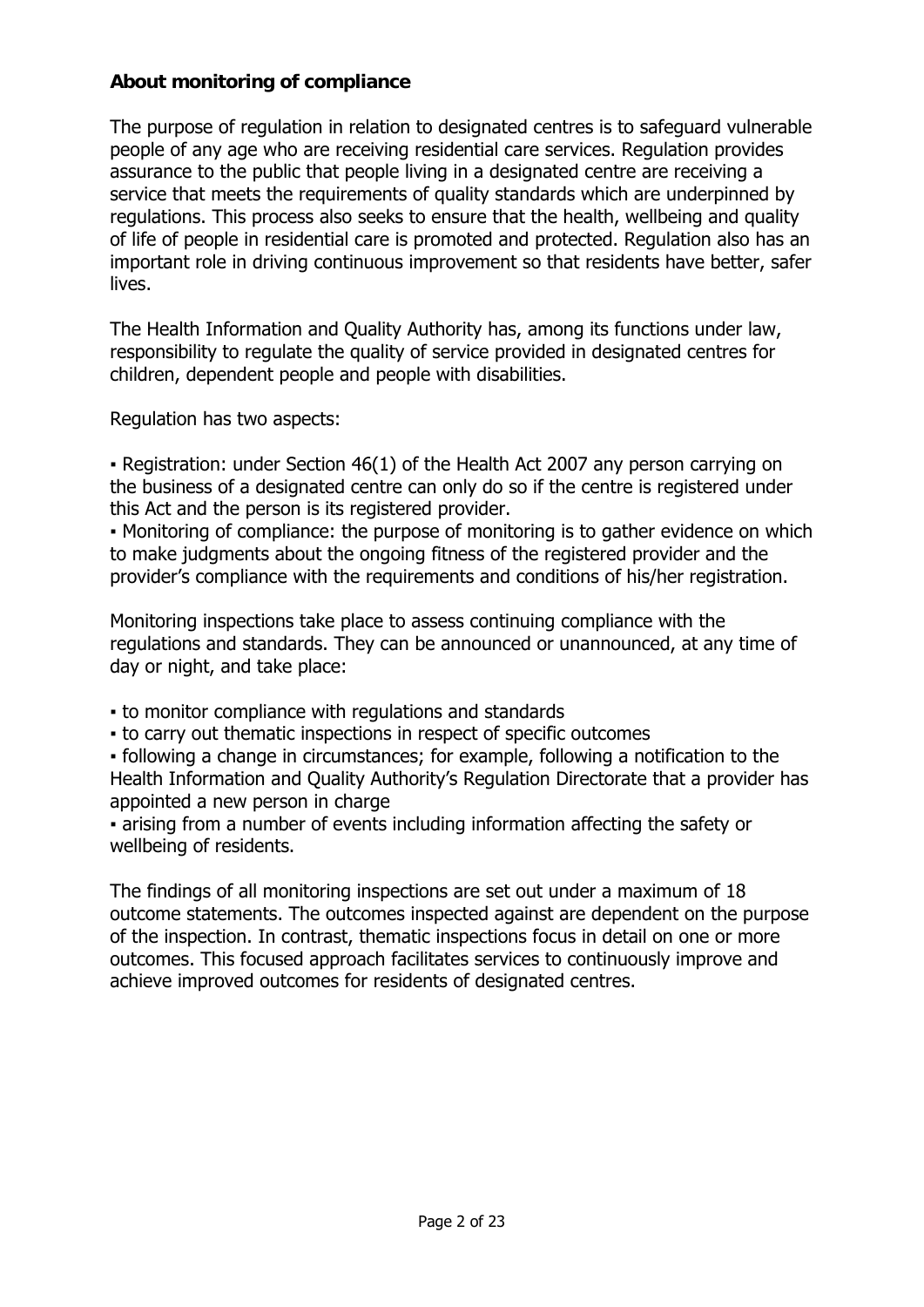**Compliance with the Health Act 2007 (Care and Welfare of Residents in Designated Centres for Older People) Regulations 2013, Health Act 2007 (Registration of Designated Centres for Older People) Regulations 2015 and the National Quality Standards for Residential Care Settings for Older People in Ireland.**

This inspection report sets out the findings of a monitoring inspection, the purpose of which was to monitor ongoing regulatory compliance. This monitoring inspection was un-announced and took place over 1 day(s).

#### **The inspection took place over the following dates and times**  From: To:

06 September 2016 10:20 06 September 2016 19:30

The table below sets out the outcomes that were inspected against on this inspection.

| <b>Outcome</b>                             | <b>Our Judgment</b>            |
|--------------------------------------------|--------------------------------|
| Outcome 01: Statement of Purpose           | Compliant                      |
| Outcome 02: Governance and Management      | Compliant                      |
| Outcome 07: Safeguarding and Safety        | <b>Substantially Compliant</b> |
| Outcome 09: Medication Management          | <b>Substantially Compliant</b> |
| Outcome 11: Health and Social Care Needs   | <b>Substantially Compliant</b> |
| Outcome 12: Safe and Suitable Premises     | Non Compliant - Moderate       |
| Outcome 14: End of Life Care               | Compliant                      |
| Outcome 15: Food and Nutrition             | Compliant                      |
| Outcome 16: Residents' Rights, Dignity and | Non Compliant - Moderate       |
| Consultation                               |                                |
| Outcome 18: Suitable Staffing              | <b>Substantially Compliant</b> |

### **Summary of findings from this inspection**

This monitoring inspection of the centre, was unannounced and took place over one day. The inspector spoke with residents and staff members and reviewed documentation and practices. Progress with completion of the four action plans following the last inspection in March 2015 was also reviewed on this inspection. The inspector found that all actions were completed with the exception of an action referencing non-compliance with the layout and design of multiple occupancy bedrooms in meeting the needs of residents, which was partially completed. Refurbishment of one of the three resident units 'The Lodge' was completed. Plans were in place to ensure the other two residential areas of the centre will be in compliance with the Health Act 2007 (Care and Welfare of Residents in Designated Centres for Older Persons) Regulations 2013 and the National Quality Standards for Residential Care Settings for Older People in Ireland by August 2021. This timeframe for full compliance is also a condition of the centre's registration with HIQA.. In the interim the layout of multiple occupancy bedrooms had been reviewed with occupancy levels in each reduced. The collective feedback from residents spoken with was of satisfactory in relation to care, the staff team and the service provided to meet their needs.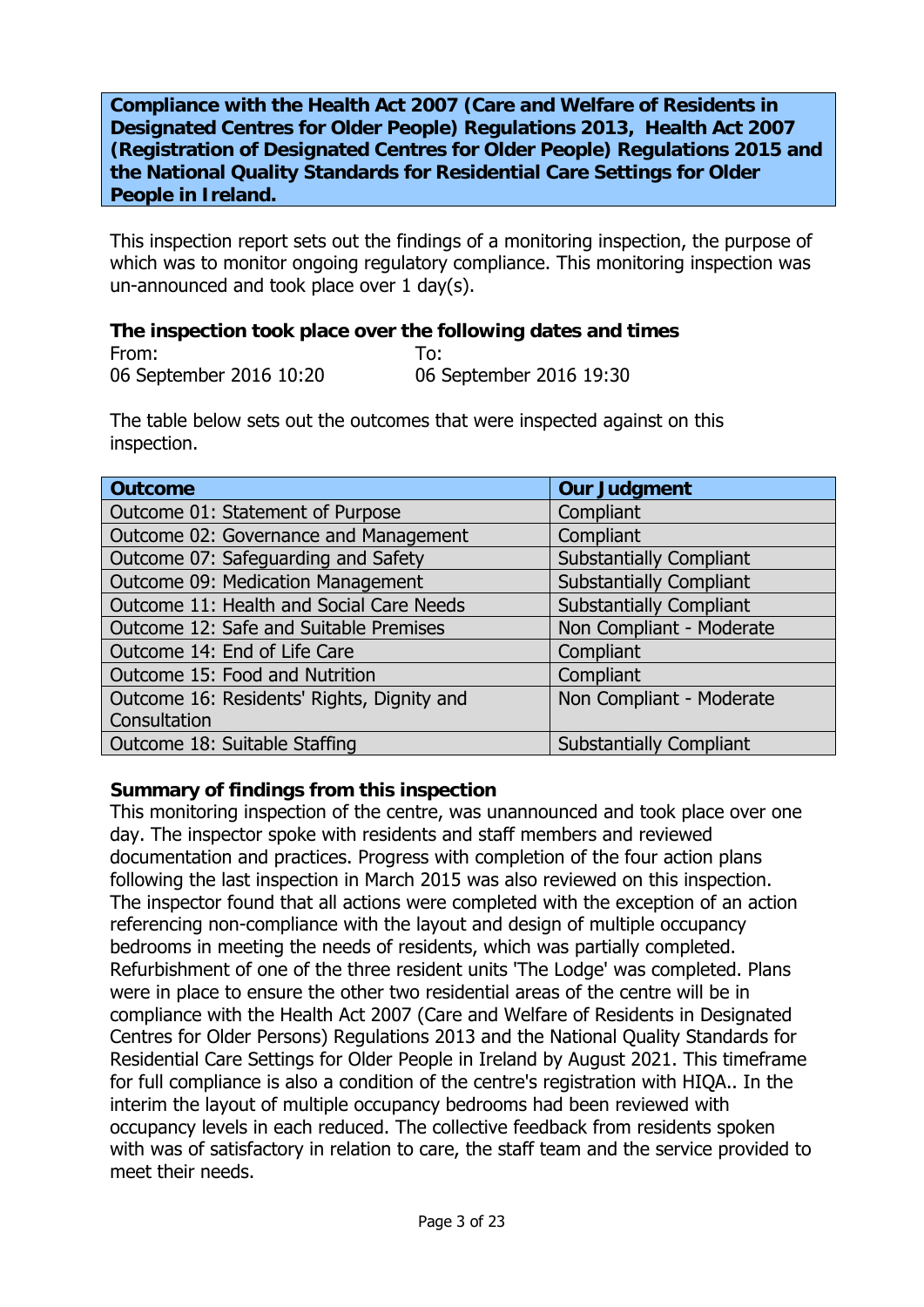The inspector found there were measures in place to ensure residents were protected from abuse. Staff interactions with residents as observed by the inspector were respectful, supportive and empowering. The centre accommodated residents with complex care needs, including residents with acquired brain injury. Following the inspection, the provider was requested by HIQA to provide assurances that the centre met it's stated purpose regarding residents with a medical diagnosis that has associated responsive behaviours that posed a risk of injury to themselves or others in the centre. These assurances were received as required.

Overall the inspector found that there was satisfactory compliance with the requirements of the regulations in most areas, improvement was required to ensure residents activation needs were met including review of staffing resources in this area. Protocols were required for subcutaneous fluid administration and to inform appropriate use of pressure relieving equipment. Bedrail use required review to ensure use reflected the national restraint policy guidelines.

The inspector found that the centre was cleaned, decorated and maintained to a good standard. The layout and variety of internal and external safe garden areas was found to provide a comfortable, pleasant and interesting environment for residents.

The Action Plan at the end of this report identifies improvements that must be made to meet the requirements of the Health Act 2007 (Care and Welfare of Residents in Designated Centres for Older People) Regulations 2013 and the National Quality Standards for Residential Care Settings for Older People in Ireland.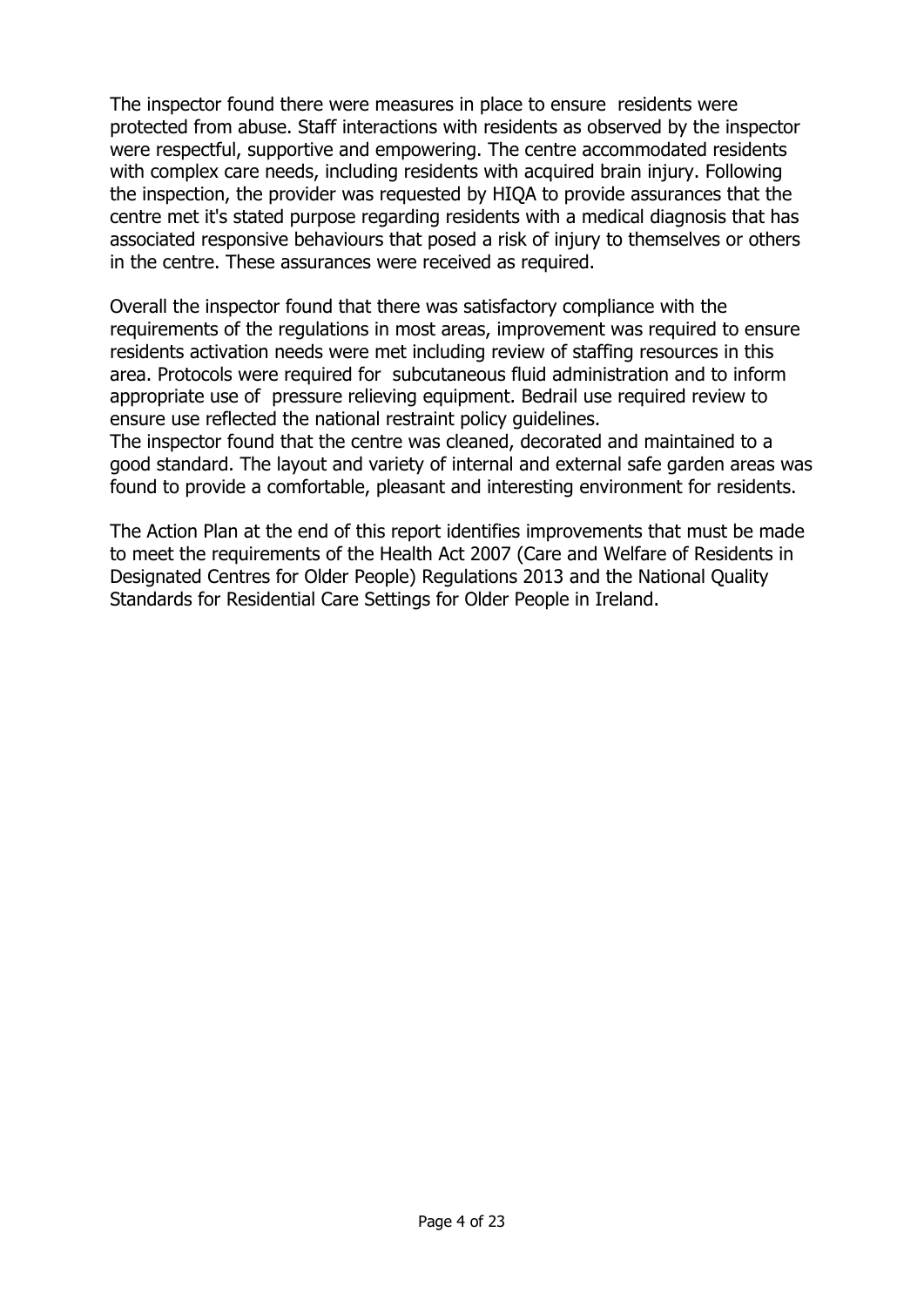**Compliance with Section 41(1)(c) of the Health Act 2007 and with the Health Act 2007 (Care and Welfare of Residents in Designated Centres for Older People) Regulations 2013, Health Act 2007 (Registration of Designated Centres for Older People) Regulations 2015 and the National Quality Standards for Residential Care Settings for Older People in Ireland.** 

### **Outcome 01: Statement of Purpose There is a written statement of purpose that accurately describes the service that is provided in the centre. The services and facilities outlined in the Statement of Purpose, and the manner in which care is provided, reflect the diverse needs of residents.**

**Theme:** 

Governance, Leadership and Management

## **Outstanding requirement(s) from previous inspection(s):**

No actions were required from the previous inspection.

## **Findings:**

An updated statement of purpose was forwarded to the Health Information and Quality Authority (HIQA) revised on 07 September 2016. This document accurately describes the service that is provided in the centre. All matters listed in Schedule 1 of the Health Act 2007 (Care and Welfare of Residents in Designated Centres for Older People) Regulations 2009 (as amended) were included in the statement of purpose document.

**Judgment:** 

**Compliant** 

## **Outcome 02: Governance and Management**

**The quality of care and experience of the residents are monitored and developed on an ongoing basis. Effective management systems and sufficient resources are in place to ensure the delivery of safe, quality care services. There is a clearly defined management structure that identifies the lines of authority and accountability.**

## **Theme:**

Governance, Leadership and Management

## **Outstanding requirement(s) from previous inspection(s):**

The action(s) required from the previous inspection were satisfactorily implemented.

## **Findings:**

The centre had a clearly defined organisational and management structure in place. Lines of accountability and authority were evident. The person in charge worked with the provider representative in the governance and management of the centre. The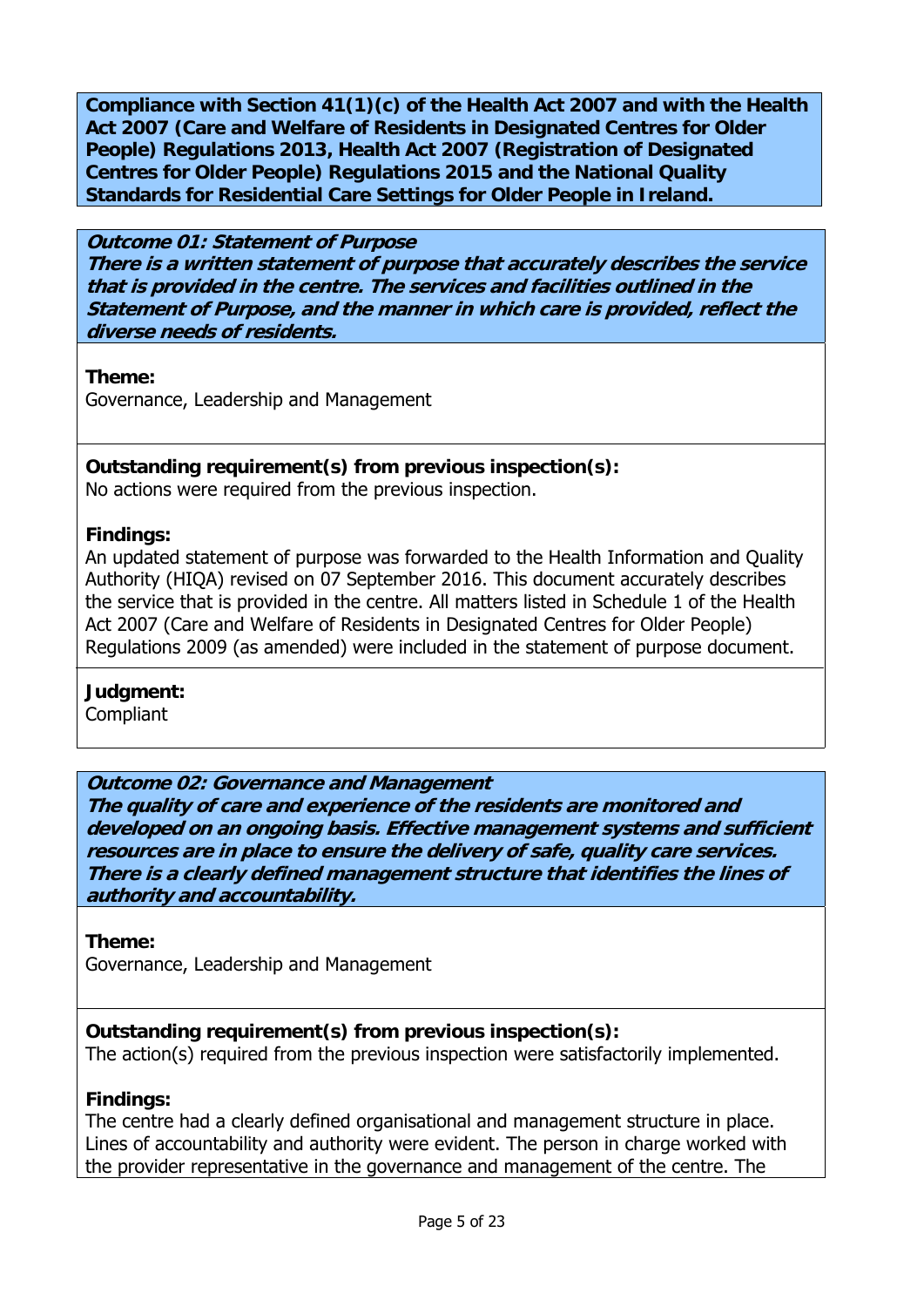inspector observed that meetings were held at multiple staff levels and were minuted to ensure effective inter-team communication.

Although review of resources available to ensure residents' activation needs were met and that sufficient personal assistant hours were provided for residents with acquired brain injury was identified as required on this inspection, the inspector found that there was adequate resources in all other aspects of service provision.

Systems were in place to ensure that the service provided was safe, appropriate to residents' needs, consistent and effectively monitored. Audits were completed on several key clinical parameters. Audits reviewed by the inspector demonstrated clear evidence of analysis with improvements being identified to address areas of deficit found. An annual review to monitor the quality and safety of care and the quality of life of residents including consultation with residents and their representatives had been completed for 2015 and a copy of the report was forwarded to HIQA. on request. The review report demonstrated comprehensive review of the service within a framework informed by the national standards. The report detailed a number of improvements implemented and a service improvement plan for implementation by the end of 2016.

## **Judgment:**

**Compliant** 

## **Outcome 07: Safeguarding and Safety**

**Measures to protect residents being harmed or suffering abuse are in place and appropriate action is taken in response to allegations, disclosures or suspected abuse. Residents are provided with support that promotes a positive approach to behaviour that challenges. A restraint-free environment is promoted.**

**Theme:**  Safe care and support

### **Outstanding requirement(s) from previous inspection(s):**  No actions were required from the previous inspection.

### **Findings:**

Policy documents were available to inform procedures for protection of residents and management of responsive behaviours. The requirements of the national safeguarding policy were in the process of implementation in the centre. The inspector found that there were measures including safeguarding plans in place to safeguard residents and to protect them from abuse. However, immediate assurances were required to confirm that the safety needs of residents with responsive behaviours that posed a risk of injury to themselves or others were adequately met. Following this inspection HIQA received satisfactory assurances from the provider that the centre was meeting it's stated purpose regarding care of residents with responsive behaviours. Assurances were also provided that procedures in place for residents with responsive behaviours to ensure their behaviours did not result in injury to themselves or others in the centre.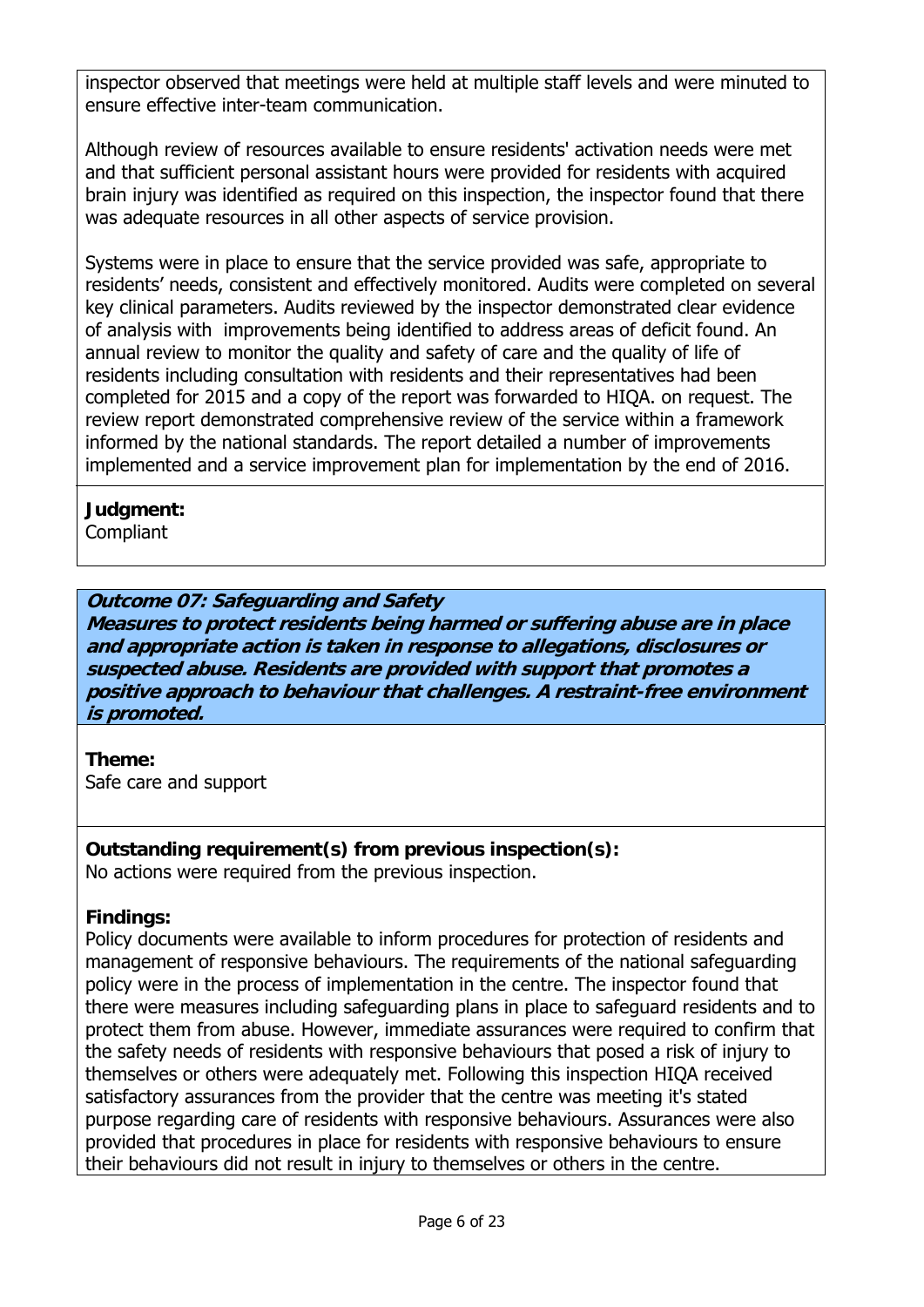The inspector observed that appropriate safeguarding procedures were put in place during investigation of an incident that occurred in August 2016 involving two residents. Residents with dementia and acquired brain injury integrated with other residents in the centre. The inspector observed that residents were appropriately supervised by staff in all three residential areas on the day of inspection. Comprehensive person-centred behavioural support plans were developed for residents presenting with responsive behaviours. Multidisciplinary input was evident in their management including neurology and psychiatric specialist input. Staff training records confirmed that staff had attended training on management of responsive behaviours including aggression and violence. The staff training records also evidenced that all staff had attended safeguarding vulnerable adults. Staff who spoke with the inspector were knowledgeable regarding safeguarding procedures and demonstrated their responsibility to report any incidents, allegations or suspicions of abuse. All interactions between staff and residents were observed by the inspector to be respectful, supportive and empowering on the day of inspection. Residents who spoke with the inspector were complimentary in their feedback on the staff caring for them and the care they received in the centre.

A restraint management policy was available to inform practice. All restraints used were recorded in a restraint register. There was evidence of comprehensive risk assessments completed for residents using bedrails. Auditing procedures were in place and there was evidence of an increase in the incidence of bedrail restraint notified to HIQA.. On review of this information, the inspector observed that provision of appropriate 'enabler' equipment was required to ensure that residents who had needs that could be met by appropriate 'enabler' equipment did not have their access in and out of bed restricted by use of full-length bedrails. The person in charge demonstrated that efforts were being made to reduce full-length bed-rails by trialling of alternatives such as low beds and floor mats. However the absence of available appropriate enabling equipment did not ensure that some bedrail use reflected the national restraint policy guidelines. Some residents were receiving PRN (as required) and regular medications to manage their responsive behaviours. Use of these chemical restraint medications were supported by multidisciplinary input and as part of behavioural management plans. Staff training records confirmed that the majority of staff had attended training on restraint management.

There was a system in place to safeguard residents' finances and valuables. Secure, lockable storage units were provided in each resident's bedroom for their use to store their valuables safely. Arrangements were in place for some residents' monies to be held in safekeeping on their behalf.

# **Judgment:**

Substantially Compliant

**Outcome 09: Medication Management Each resident is protected by the designated centre's policies and procedures for medication management.**

**Theme:**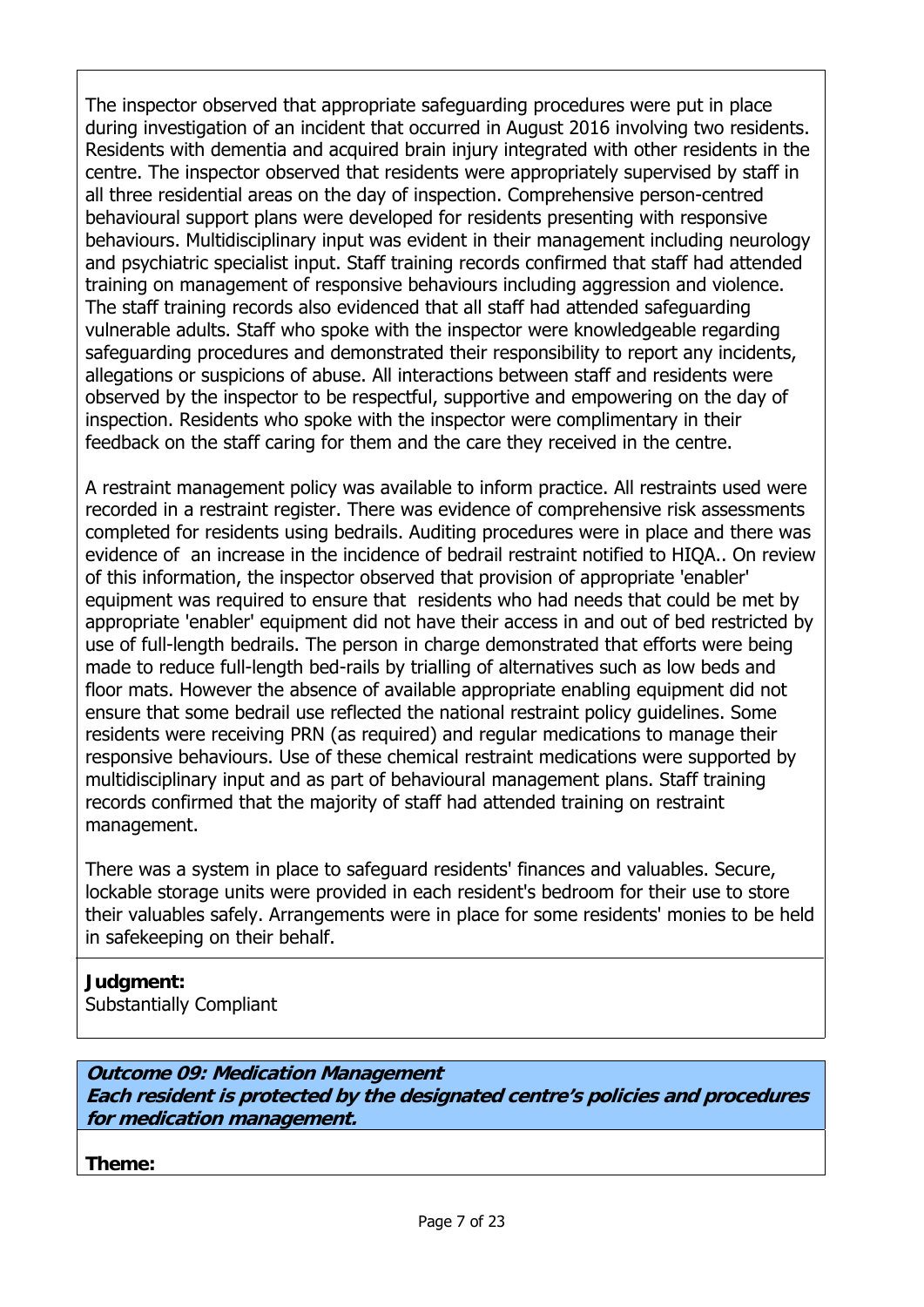Safe care and support

**Outstanding requirement(s) from previous inspection(s):**  No actions were required from the previous inspection.

### **Findings:**

A policy was available to advise staff on management of residents' medications. The inspector found that while residents were protected by safe medication practices and procedures some improvements were required.

Residents' prescribed medications were being reviewed at least on a three-monthly basis. All medications prescriptions were completed in line with medication prescribing legislation with the exception of documentation to inform subcutaneous fluid administration protocols. This finding is actioned in outcome 11

An inspector observed medication administration on the day of this inspection which was in line with professional standards.

Residents' medication and administration documentation was arranged in individual booklet format Each resident's allergy status was clearly indicated. The pharmacist was facilitated to meet their statutory obligations to residents.

Medications were securely stored in a locked designated room in each resident area. There were procedures in place for managing any medication errors in addition to return of unused and out of date medicines. While the date of opening of all oral medication liquids was detailed, two open tubes of topical preparations in one medication trolley were not dated. There were no incidents of medication error recorded. Controlled medications were stored securely in a designated facility and stock checking procedures were undertaken as required by staff. Medications requiring refrigeration were stored in a designated fridge with a checking schedule in place to ensure temperatures were within recommended parameters.

### **Judgment:**

Substantially Compliant

**Outcome 11: Health and Social Care Needs**

**Each resident's wellbeing and welfare is maintained by a high standard of evidence-based nursing care and appropriate medical and allied health care. The arrangements to meet each resident's assessed needs are set out in an individual care plan, that reflect his/her needs, interests and capacities, are drawn up with the involvement of the resident and reflect his/her changing needs and circumstances.**

**Theme:**  Effective care and support

**Outstanding requirement(s) from previous inspection(s):**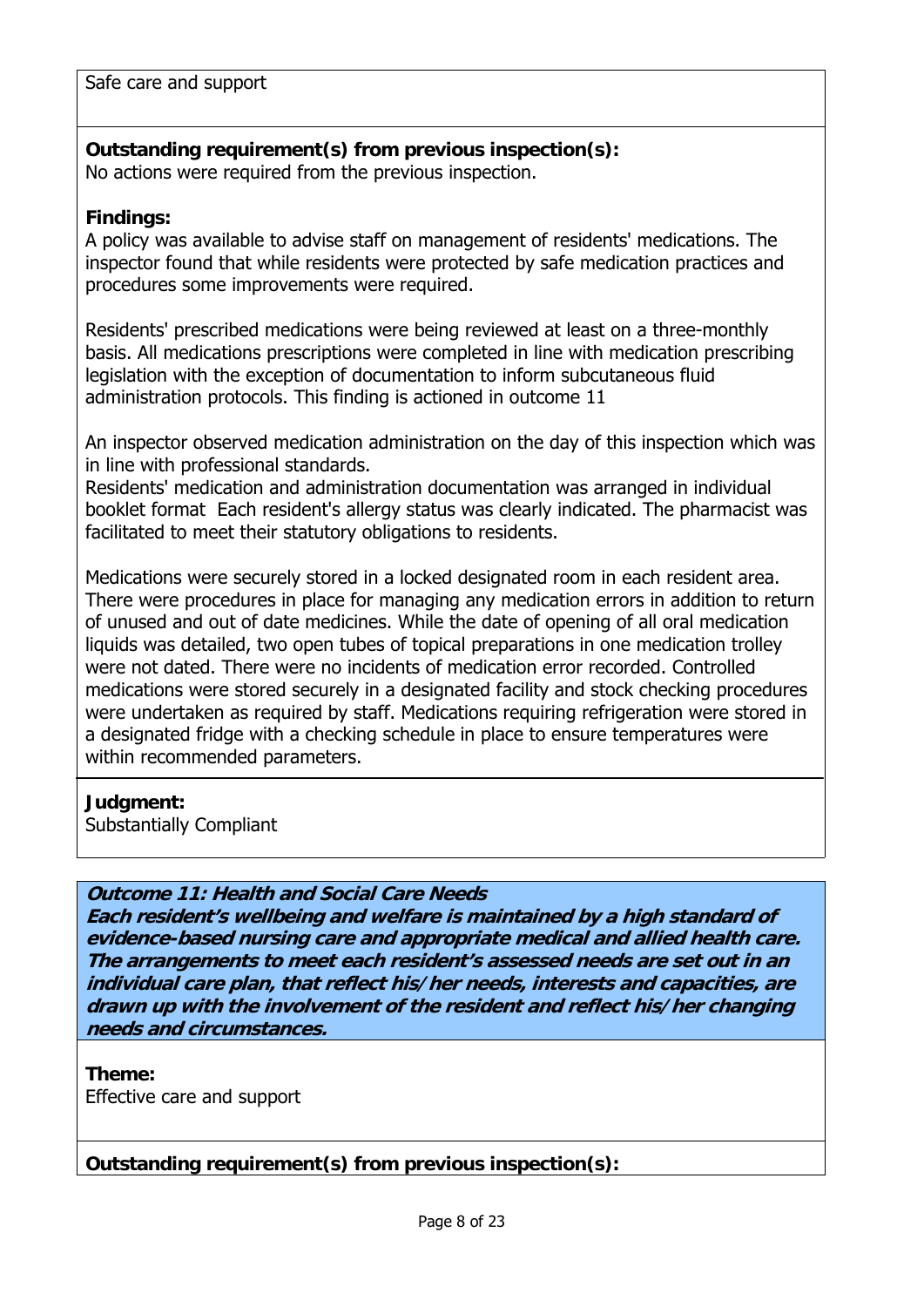The action(s) required from the previous inspection were satisfactorily implemented.

## **Findings:**

There were 68 residents accommodated in the centre on the day of this inspection. Many residents had complex care needs including dementia and acquired brain injury. 40 Residents were assessed as having maximum dependency needs,18 residents high dependency needs, 7 had medium and 3 residents had low dependency needs.

Residents had good access to a choice of GPs, allied health professionals, palliative care and psychiatric services. An out-of-hours GP service operates out of a premises on the same campus as the centre. Residents' documentation confirmed they had timely access to these specialist services as required in addition to support to attend out-patient appointments. Residents spoken with expressed their satisfaction with the care they received. A dietician attended the centre as necessary and assessed residents with or at risk of unintentional weight loss and set out recommendations to supplement their intake as appropriate. Recommendations made were consistently documented in residents' care plans reviewed. Residents' weights were checked on a monthly basis or more often if necessary to facilitate identification and timely interventions. Reference sheets were available outlining residents' special diets including diabetic, modified consistency diets and thickened fluids. Residents at risk of dehydration were closely monitored. However, protocols required development to inform subcutaneous fluid replacement administration.

The inspector found on this inspection that arrangements were in place to meet residents' assessed healthcare needs. Residents' care needs were comprehensively assessed using validated risk assessment tools which informed completion of care plans to direct care interventions to meet each residents' identified needs. Daily progress notes were completed and were linked to care plans. While arrangements were in place to ensure care plans were reviewed on a three monthly basis or more often in response to changing needs, one resident's care plan in the sample reviewed was not updated since February 2016. Residents and their relatives were involved in care plan development and reviews thereafter.

Staff training recorded confirmed that staff had attended training on safe moving and handling procedures. Inspectors saw that hoists were used as appropriate to support resident transfers. Nine incidents of residents falling and sustaining an injury requiring hospital treatment, six of which involved a bone fracture were reported to HIQA as part of the statutory notifications required since the last inspection in March 2015. Resident falls were monitored on a quarterly basis to identify trends and areas for improvement. Residents risk of falling was assessed and reviewed on a three monthly basis or following a fall incident. Residents at increased risk of falling wore hip protectors and were provided with increased staff supervision, support equipment, sensor alert alarm equipment, low beds and floor mats.

There was evidence of an increased number of residents developing pressure related skin ulcers in the centre notified to HIQA. The person in charge had completed a comprehensive review of pressure ulcers that occurred in the centre in August 2016 which was forwarded to HIQA and purchased additional equipment. There were no residents with pressure ulcers on the day of this inspection. The inspector reviewed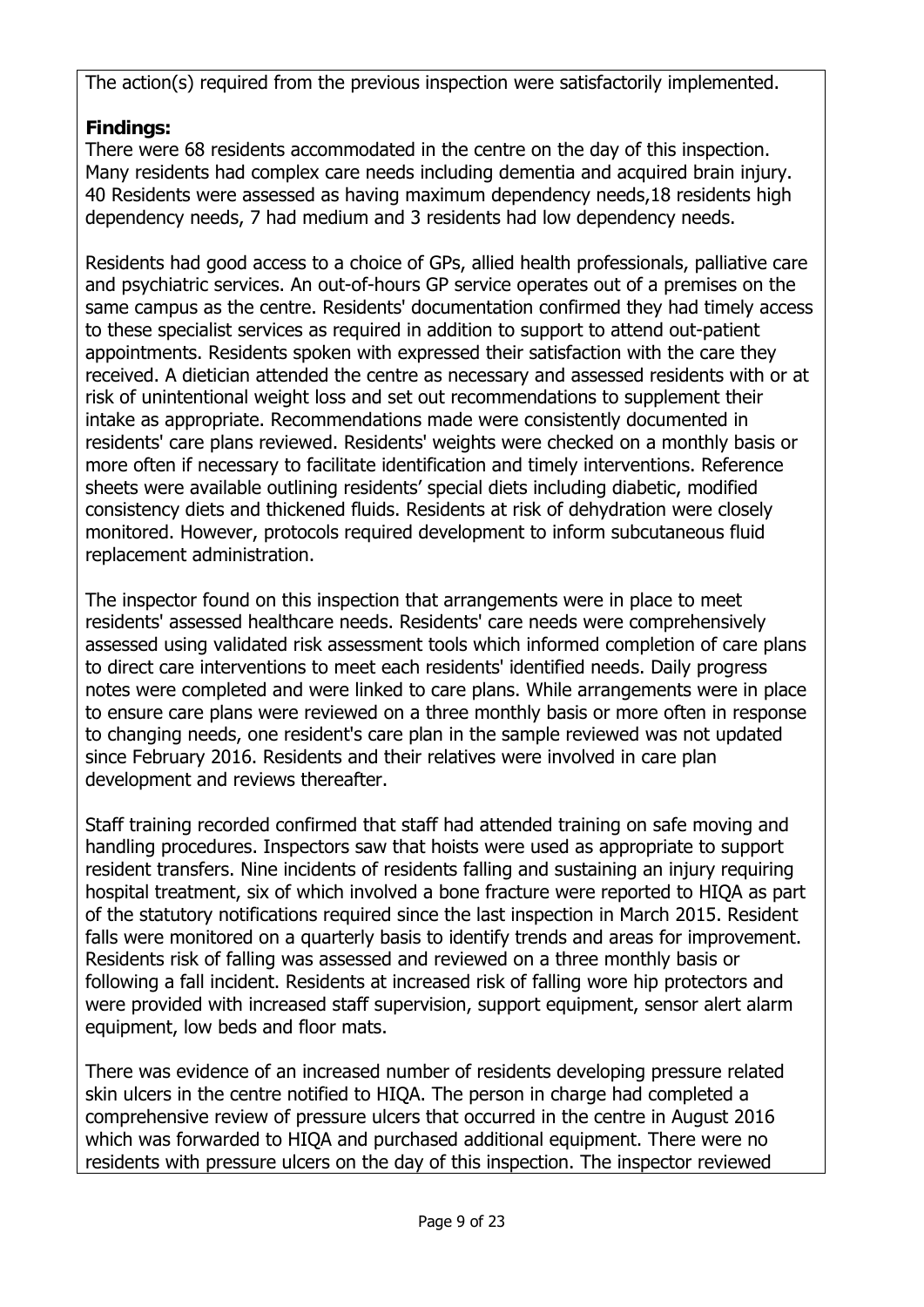pressure ulcer preventative procedures and wound care procedures in the centre. Procedures to prevent pressure related skin ulcers were satisfactory. Assessment of risk of skin breakdown was completed with equipment such as pressure relieving mattresses and cushions in addition to care procedures including repositioning used appropriately. While a protocol was in place to inform appropriate use of pressure relieving mattress specification in response to residents' level of assessed risk of pressure related skin injury, this protocol required revision to reflect mattresses available in the centre. Wounds were assessed by staff using an appropriate measurement system which assessed size, type, and exudate and included a treatment plan. Photographic evidence was not obtained. Tissue viability, dietitian and occupational therapy specialists were consulted as necessary to support staff with management of wounds that were not healing or deteriorating.

Staff were trained to provide advanced clinical procedures to prevent unnecessary hospital admission including intravenous antibiotic therapy, percutaneous endoscopic gastrostomy (PEG tube reinsertion) and subcutaneous fluid administration. Intravenous antibiotic therapy availability prevented 82 hospital admissions since commencement in 2008. There were three trained nurse prescribers on staff with scope of practice to prescribe subcutaneous fluid administration.

### **Judgment:**

Substantially Compliant

### **Outcome 12: Safe and Suitable Premises**

**The location, design and layout of the centre is suitable for its stated purpose and meets residents' individual and collective needs in a comfortable and homely way. The premises, having regard to the needs of the residents, conform to the matters set out in Schedule 6 of the Health Act 2007 (Care and Welfare of Residents in Designated Centres for Older People) Regulations 2013.**

**Theme:**  Effective care and support

### **Outstanding requirement(s) from previous inspection(s):**

The action(s) required from the previous inspection were satisfactorily implemented.

### **Findings:**

St Joseph Care Centre is a single storey premises located on a large campus from which other health services to the community are provided based in separate buildings. The centre comprises three defined residential units, Padre Pio, St Therese's and The Lodge. Both male and female residents are accommodated in all three units.

While the layout and design of the multi occupancy rooms in two of the three resident areas continues to pose difficulties to providing for residents' individual and collective needs in a comfortable and homely way, the layout of multiple-occupancy bedrooms have undergone significant improvement since the last inspection in March 2015. The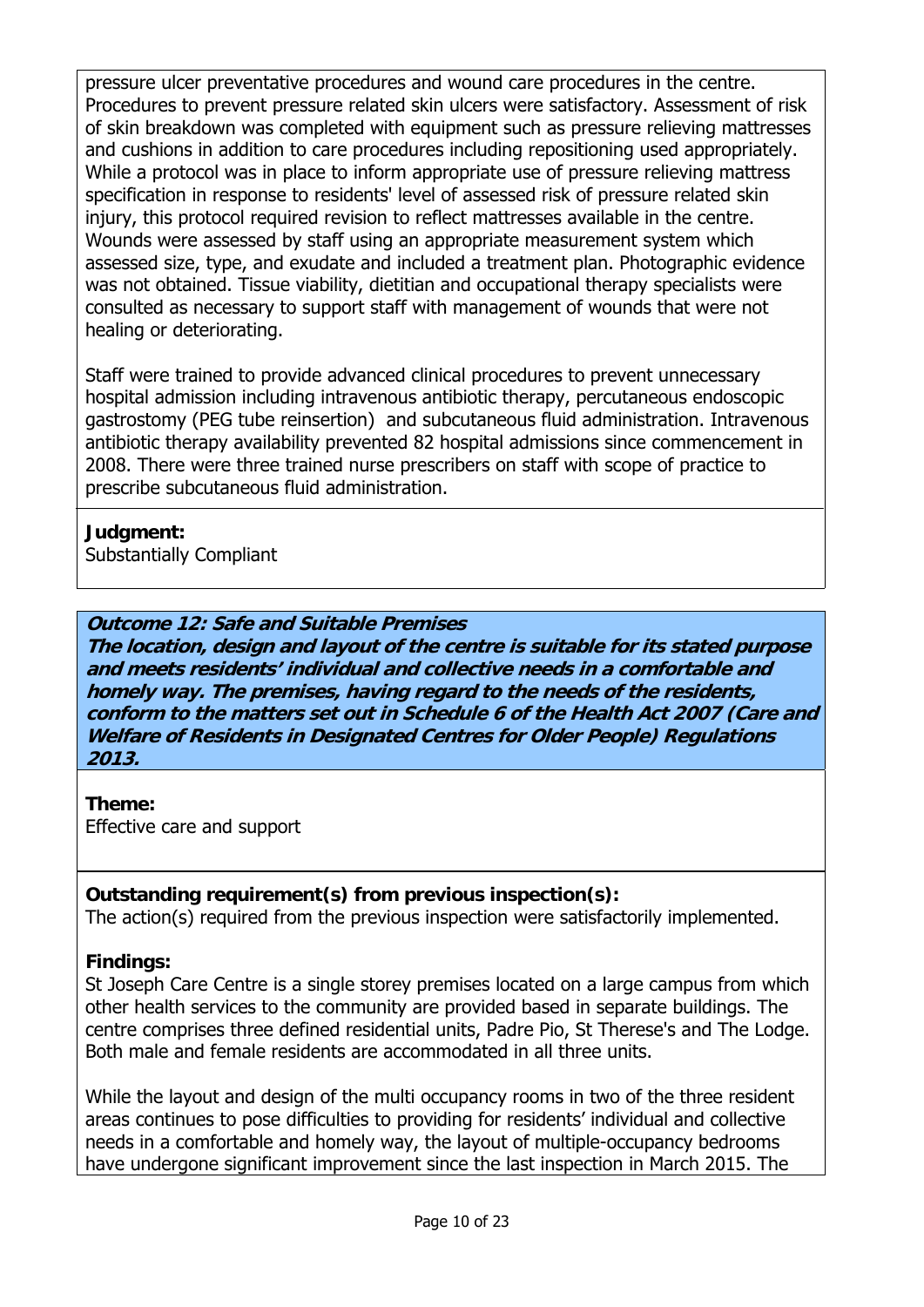inspector observed that the numbers of residents occupying each bedroom had been reduced to ensure residents' needs were met with regard to layout, space, privacy and dignity and access to personal clothing in wardrobes. Refurbishment of 'The Lodge' unit was complete and was fully occupied by residents on the day of this inspection. The Lodge unit was refurbished to a high standard and provided a therapeutic and accessible environment for residents including residents with dementia. Best practice principles in dementia care were applied throughout to enhance the quality of life and comfort of all residents but particularly residents with dementia.

Plans are in place to ensure the other two resident areas of this centre will be in compliance with the Health Act 2007 (Care and Welfare of Residents in Designated Centres for Older Persons) Regulations 2013 and the National Quality Standards for Residential Care Settings for Older People in Ireland by August 2021. This timeframe for full compliance is also a condition of the centre's registration with HIQA. The person in charge advised the inspector that refurbishment of the remaining two units will be completed on a phased basis to ensure the safety and comfort of the residents while in progress.

The internal premises was in a satisfactory state and repair and a painting of a large communal room was underway on the day of inspection. There was appropriate assistive equipment for use by residents which was stored appropriately. The person in charge advised the inspector that she had purchased additional equipment for residents recently to meet their needs. All residents had access to external secure garden areas. The garden areas were landscaped with shrubs and small trees and safe winding pathways. Outdoor seating was provided and the inspector observed residents using the gardens on the day of inspection.

### **Judgment:**

Non Compliant - Moderate

## **Outcome 14: End of Life Care**

**Each resident receives care at the end of his/her life which meets his/her physical, emotional, social and spiritual needs and respects his/her dignity and autonomy.**

### **Theme:**

Person-centred care and support

**Outstanding requirement(s) from previous inspection(s):** 

No actions were required from the previous inspection.

## **Findings:**

There were no residents in the centre in receipt of end of life care on the day of inspection. A policy document was in place to inform care of residents at the end stage of their lives in addition to procedures relating to last offices, post mortem, verification and certification of death and management of property of the deceased. Pain assessment and monitoring documentation was in place to ensure analgesia was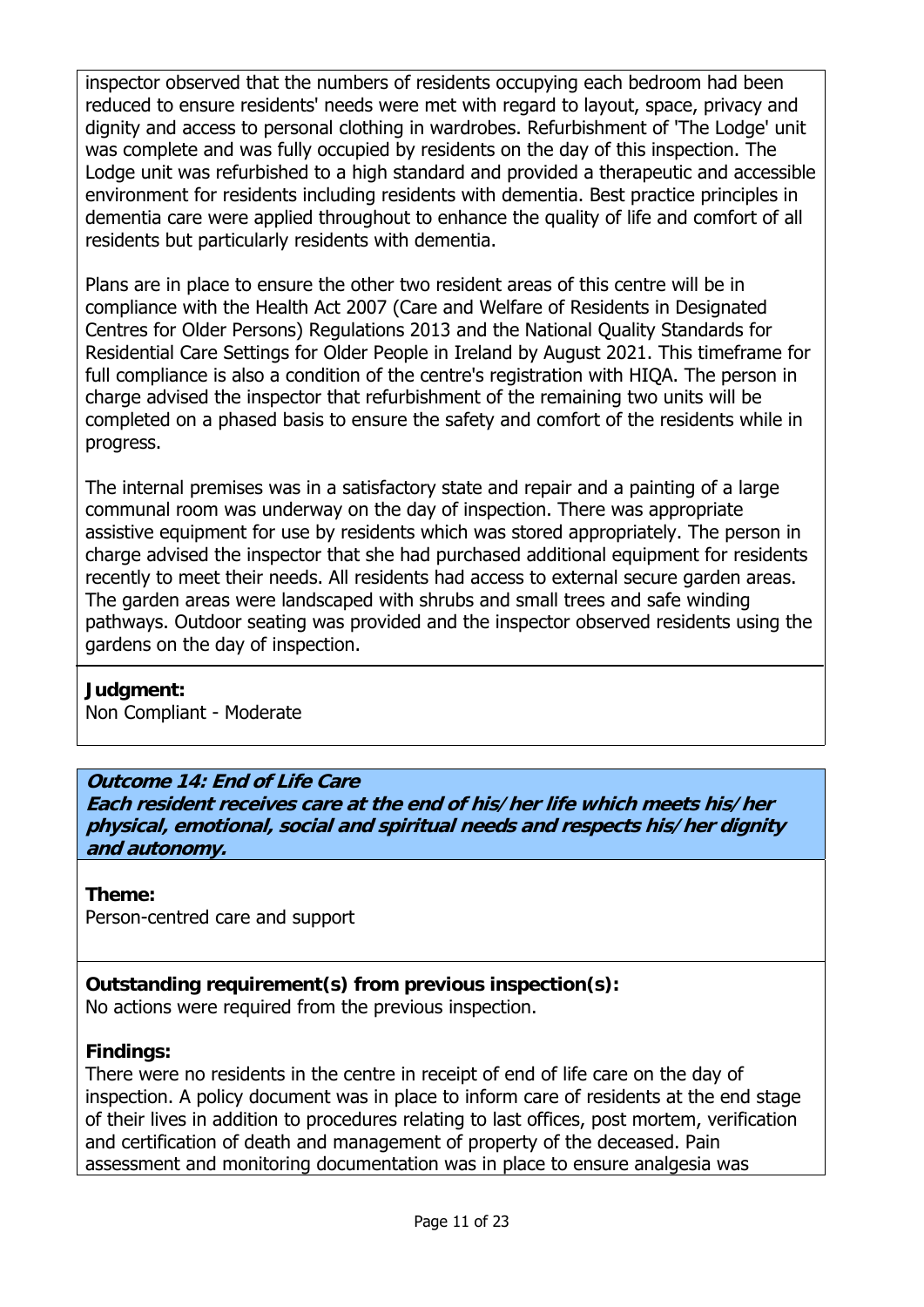administered as required and monitored for effectiveness.

Most residents had made their end of life wishes known to staff and this information was documented in their care plans. This information was reviewed on a three-monthly basis to capture any changes in residents' wishes. There were systems in place for recording the 'end of life ' wishes of a small number of residents who had not expressed their wishes to date.

Community palliative services attend the centre to support residents with pain and symptom management on referral of residents by staff. The centre had one bed in a single room dedicated for palliative care services. Staff had attended end of life training.

Families were facilitated to stay overnight in the centre with residents who are in receipt of end of life care. Residents are offered use of the centre's oratory for removal and funeral services which the inspector was told some residents availed of. Residents had access to religious clergy to meet their faith needs.

An annual remembrance service was held to remember residents who had deceased during the year.

## **Judgment:**

Compliant

## **Outcome 15: Food and Nutrition**

**Each resident is provided with food and drink at times and in quantities adequate for his/her needs. Food is properly prepared, cooked and served, and is wholesome and nutritious. Assistance is offered to residents in a discrete and sensitive manner.**

### **Theme:**

Person-centred care and support

### **Outstanding requirement(s) from previous inspection(s):**  No actions were required from the previous inspection.

### **Findings:**

The inspector found that residents were provided with a nutritions and varied diet to meet their nutritional needs in the dining rooms in each of the resident areas. Food was cooked in a central kitchen and transported to the resident units. The centre has policies in place to inform management of the nutritional and hydration needs of residents.The policies included evidence based practice and procedures to advise staff on nutrition assessment and hydration, protected mealtimes and guidance for assisted meals. An nutritional risk assessment tool was used to assess residents' needs. Residents' weights were regularly assessed, documented and closely monitored with corrective actions implemented where risk was identified. Staff had attended training on aspects of nutrition and hydration to support them with meeting residents' needs. Dietician and speech and language specialist services were employed by the provider and attended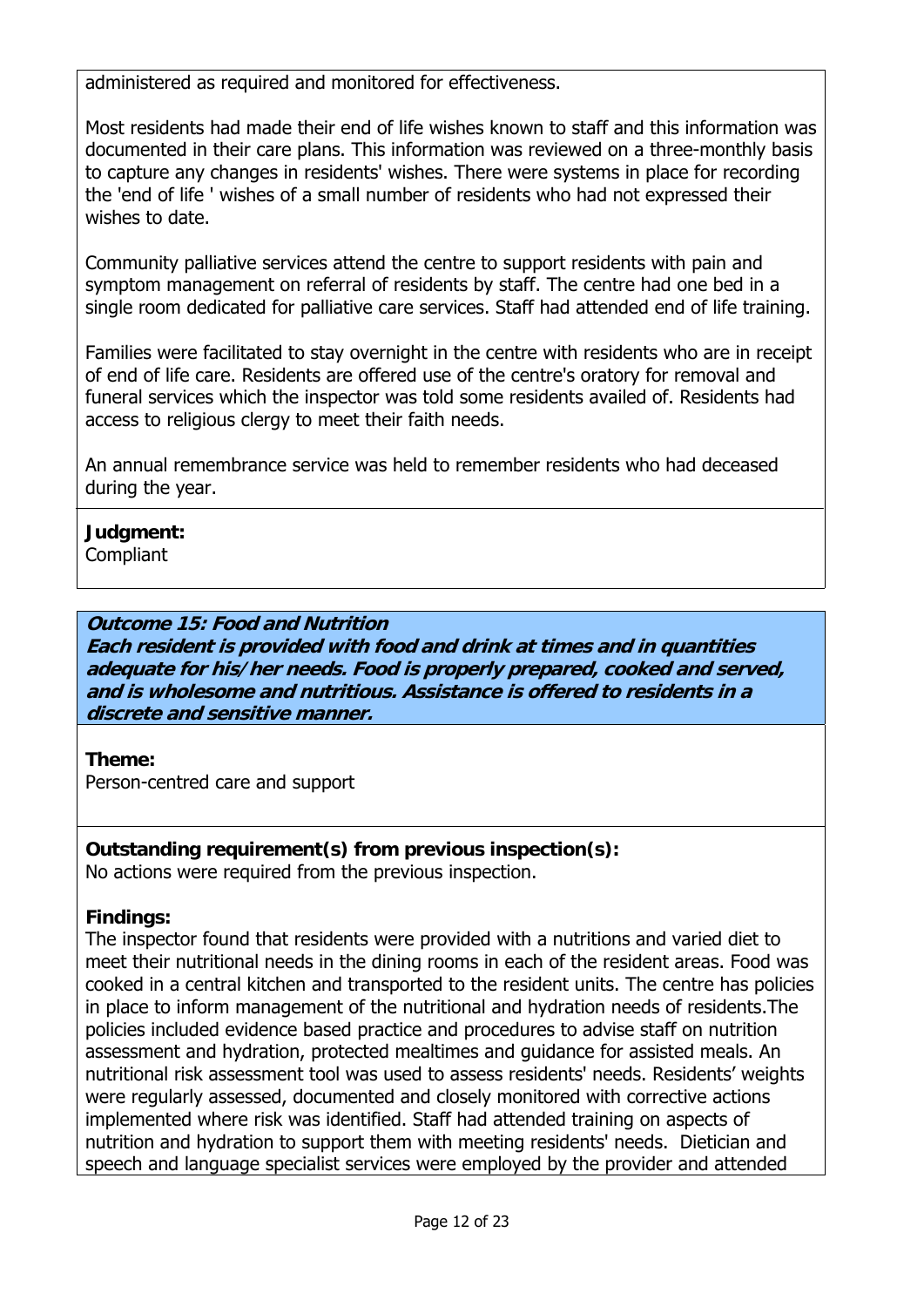residents in the service as required.

Residents with swallowing difficulties were appropriately referred and assessed by the speech and language therapy (SALT) service.

There was evidence that the dietician and SALT recommendations were implemented and were recorded in residents' care plans and arrangements were in place for them to be copied to the kitchen for reference by the chef to ensure residents received food that met their dietary needs. Residents with swallowing difficulties who required assistance were assisted discretely and sensitively on a one to one basis by staff who maintained eye contact on the resident to ensure their safety with eating.

Residents' dining areas were spacious and each table in the dining room was dressed with a tablecloth and decorated with a fresh flower as a centre-piece. A selection of condiments was also available for use by residents to suit their tastes. Residents were provided with napkins to protect their clothing. The inspector saw that there was a choice of hot meal options offered on a daily basis to residents for their lunch and teatime meals. Meals were presented in an appetising way. The menu was displayed on a menu board in the dining room and each table had a copy of the menu for residents' reference. The person in charge told the inspector that photographs of menu option will be sourced to support residents with dementia or other communication difficulties with making a choice about what they would like to eat. While staff reminded residents of the menu options available, photographs of the menu options were not used to support resident decisions on the day of inspection. Residents spoken with by the inspector expressed their satisfaction with and enjoyment of the food provided. Residents also confirmed that if they were not enjoying their meal or did not like the menu option on offer, the chef would always prepare an alternative for them. Residents had a choice of fluids to drink with their meals including milk and were offered hot and cold beverages and snacks throughout the day.

**Judgment: Compliant** 

**Outcome 16: Residents' Rights, Dignity and Consultation Residents are consulted with and participate in the organisation of the centre. Each resident's privacy and dignity is respected, including receiving visitors in private. He/she is facilitated to communicate and enabled to exercise choice and control over his/her life and to maximise his/her independence. Each resident has opportunities to participate in meaningful activities, appropriate to his or her interests and preferences.**

**Theme:** 

Person-centred care and support

**Outstanding requirement(s) from previous inspection(s):**  No actions were required from the previous inspection.

**Findings:**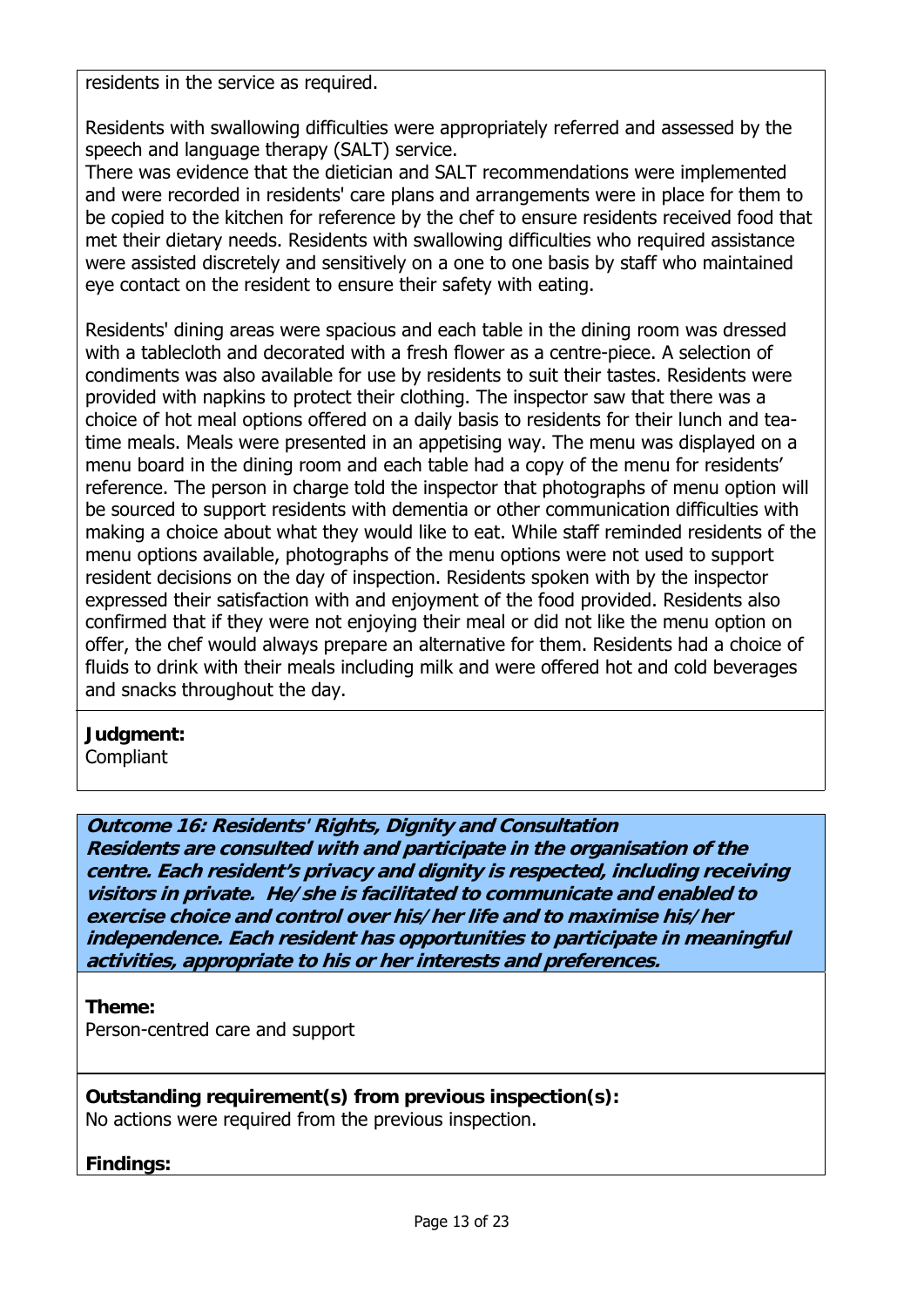Inspection findings supported that residents were consulted and involved in the running of the centre. There was a residents' committee forum in place, which was convened at regular intervals. Agendas and minutes were available. An advocate was available to assist residents who required support. The advocate visited the centre each week and their contact details were made available to residents and their relatives.

Inspectors observed staff knocking on the doors of residents bedrooms and closing doors when carrying out personal care to ensure residents' privacy and dignity was respected. Locks were fitted to bathroom and toilet doors to ensure residents' privacy when using these facilities. All personal information was stored securely to ensure residents' confidentiality was respected.

The centre was warm and comfortable on the day of inspection and residents were accommodated in three units. There was evidence that the team had made efforts in all resident areas to make the environment homely for residents with items of domestic furniture, such as kitchen dressers and traditional memorbilia. The inspector observed that the Lodge unit; which was recently refurbished to a high standard provided a therapeutic and accessible environment that supported and enhanced the quality of life for residents with dementia. Residents were encouraged to personalise their bedroom areas and many residents' bedrooms were decorated with their personal photographs, pictures and ornaments. A small number of residents chose to bring small items of furniture from home which was facilitated. There was areas for residents to meet their visitors in private outside their bedrooms if they wished.

Inspection findings indicated that improved assessment for residents, especially residents with dementia was required to ensure that activities provided met their interests and capabilities including whether 1:1 or small sensory based group activities were more appropriate to meeting their needs.

An activity co-ordinator had responsibility for co-ordinating resident activities to meet their interests and capabilities including residents with dementia and residents with acquired brain injury. One member of staff was employed for five days per week in this role to meet the activation needs of 68 residents with diverse needs and capabilities over three units. There was no coordinated activities provided in the evenings or at weekends. Although the activity co-ordinator demonstrated efforts to facilitate a programme to meet the interests and capabilities of all residents, inspection findings supported improvement was needed. Improvement was required especially for residents with dementia for whom a focused sensory 1:1 or small group activity programme was not available to meet their activation needs on a day to day basis. The centre's activity coordinator had completed accredited training in sensory based activity provision suitable for residents with dementia and facilitated sensory based sessions on a weekly basis in each unit. While personal assistant hours was available to support some residents with acquired brain injury, this resource was not in place for all residents in this category. Although there was evidence in residents' documentation records and from the inspector's observations that many residents enjoyed the activities provided, some residents with dementia were not therapeutically engaged outside of mealtimes on the day of inspection. For example, the inspector observed that while care staff made every effort to engage residents in conversation in one of the sitting rooms, a number of residents slept throughout or were unable to participate. The activity coordinator was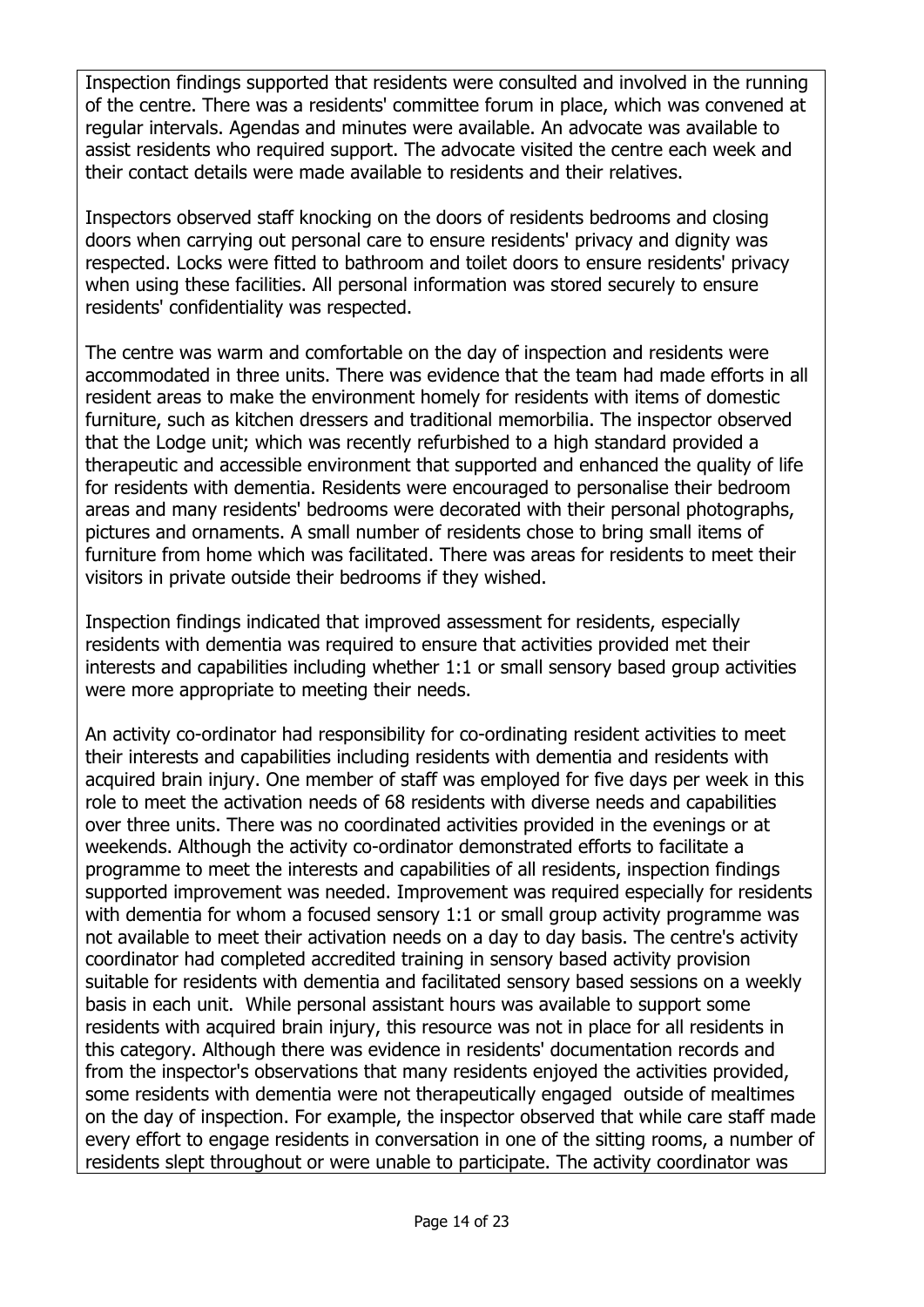engaged in facilitating an activity session in another area of the centre at this time. A schedule of activities displayed in one of the dining rooms did not reflect the activities planned. For example, the schedule planner displayed advised that a party was scheduled for the Saturday following the inspection however, this information was incorrect.

Residents were supported to practice their religion. Mass was celebrated three times weekly. Religious ministers and the priest could be contacted at any time. Residents were facilitated to exercise their political rights and arrangements were in place to ensure residents could vote if they wished.

## **Judgment:**

Non Compliant - Moderate

## **Outcome 18: Suitable Staffing**

**There are appropriate staff numbers and skill mix to meet the assessed needs of residents, and to the size and layout of the designated centre. Staff have up-to-date mandatory training and access to education and training to meet the needs of residents. All staff and volunteers are supervised on an appropriate basis, and recruited, selected and vetted in accordance with best recruitment practice. The documents listed in Schedule 2 of the Health Act 2007 (Care and Welfare of Residents in Designated Centres for Older People) Regulations 2013 are held in respect of each staff member.**

**Theme: Workforce** 

## **Outstanding requirement(s) from previous inspection(s):**

The action(s) required from the previous inspection were satisfactorily implemented.

## **Findings:**

The inspector found that the numbers and skill mix of staff were appropriate to the assessed personal care and nursing needs of residents and the size and layout of the centre on the days of inspection. However the staffing resource required review to ensure the activation needs of residents with dementia and acquired brain injury were met. A registered nurse was on duty at all times in each of the three resident units. Residents confirmed that there were staff available in sufficient numbers and with the appropriate skills and competencies to meet their personal and health needs. Residents spoken with were highly complimentary in their comments about staff and confirmed that they were caring, responsive to their needs, and treated them with respect and dignity.

Staff observed and spoken with by inspectors demonstrated an understanding of their role and responsibilities in the delivery of person-centred care to residents. They demonstrated that they were knowledgeable about residents' individual needs and the process for reporting incidents, suspicions or allegations of abuse.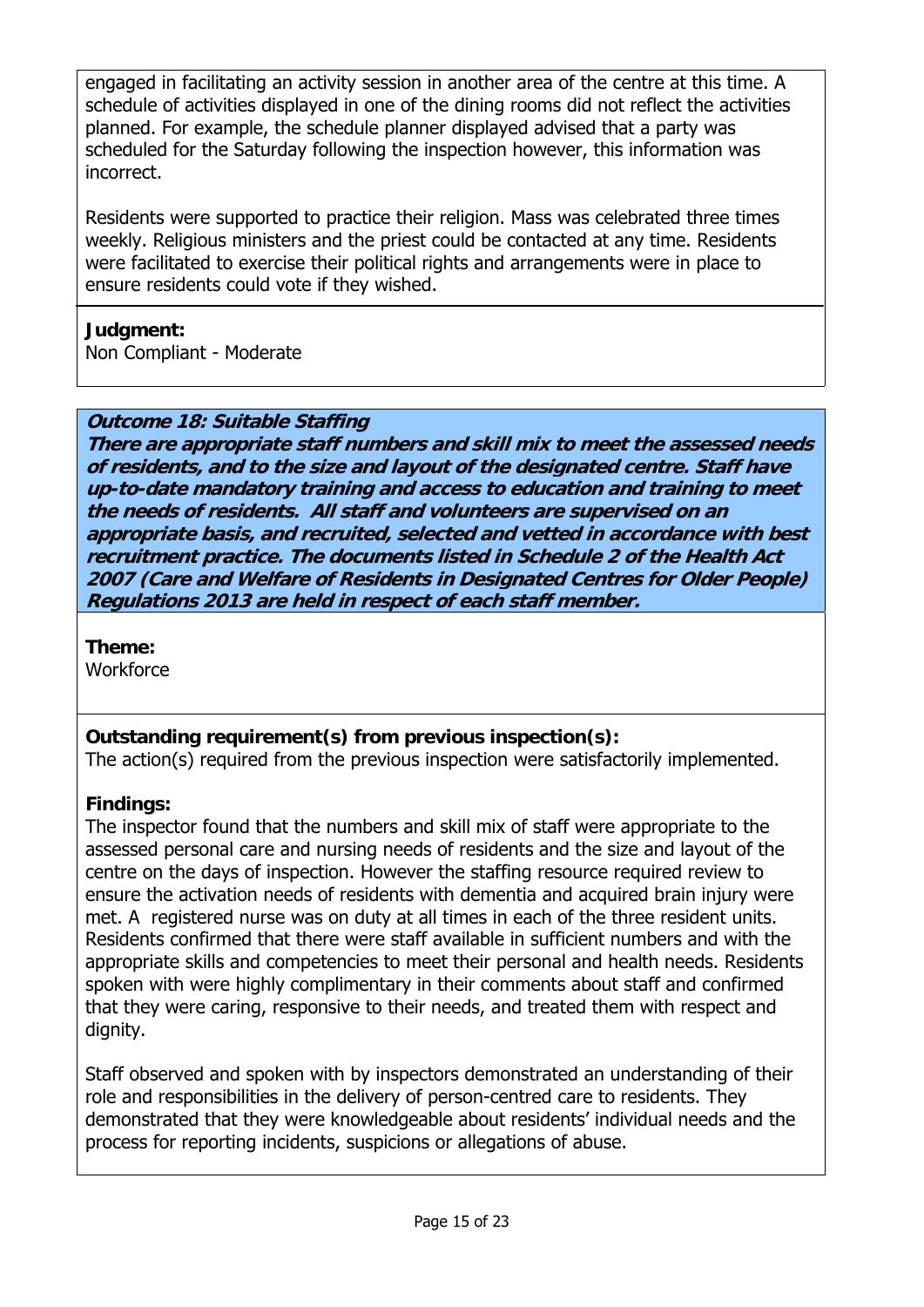Staff told the inspector that they were well supported by the person in charge and management team. Supervision of staff was supported by a formal appraisal system which allowed each staff member to be informed of their progress and strengths, and have opportunity to address their development needs with the person in charge or their representative. This system also informed staff training needs.

Staff were facilitated to attend professional development and mandatory training requirements as evidenced by the centre's training records given to inspectors. A staff training programme was on-going. Most staff had completed up to date mandatory training in fire safety, adult protection, safe moving and handling procedures, management of responsive behaviours and cardio-pulmonary resuscitation. Training was scheduled for dates in the weeks following the inspection for remaining staff. Additional training and education in areas that reflected the needs of the resident profile in the centre was facilitated.

The inspectors viewed a sample of staff files which contained full and satisfactory information and documents as specified in Schedule 2 of the Regulations including vetting records and records of nurses' registration with An Bord Altranais agus Cnáimhseachais Na hÉireann.

## **Judgment:**

Substantially Compliant

## **Closing the Visit**

At the close of the inspection a feedback meeting was held to report on the inspection findings.

### **Acknowledgements**

The inspector wishes to acknowledge the cooperation and assistance of all the people who participated in the inspection.

### **Report Compiled by:**

Catherine Rose Connolly Gargan Inspector of Social Services Regulation Directorate Health Information and Quality Authority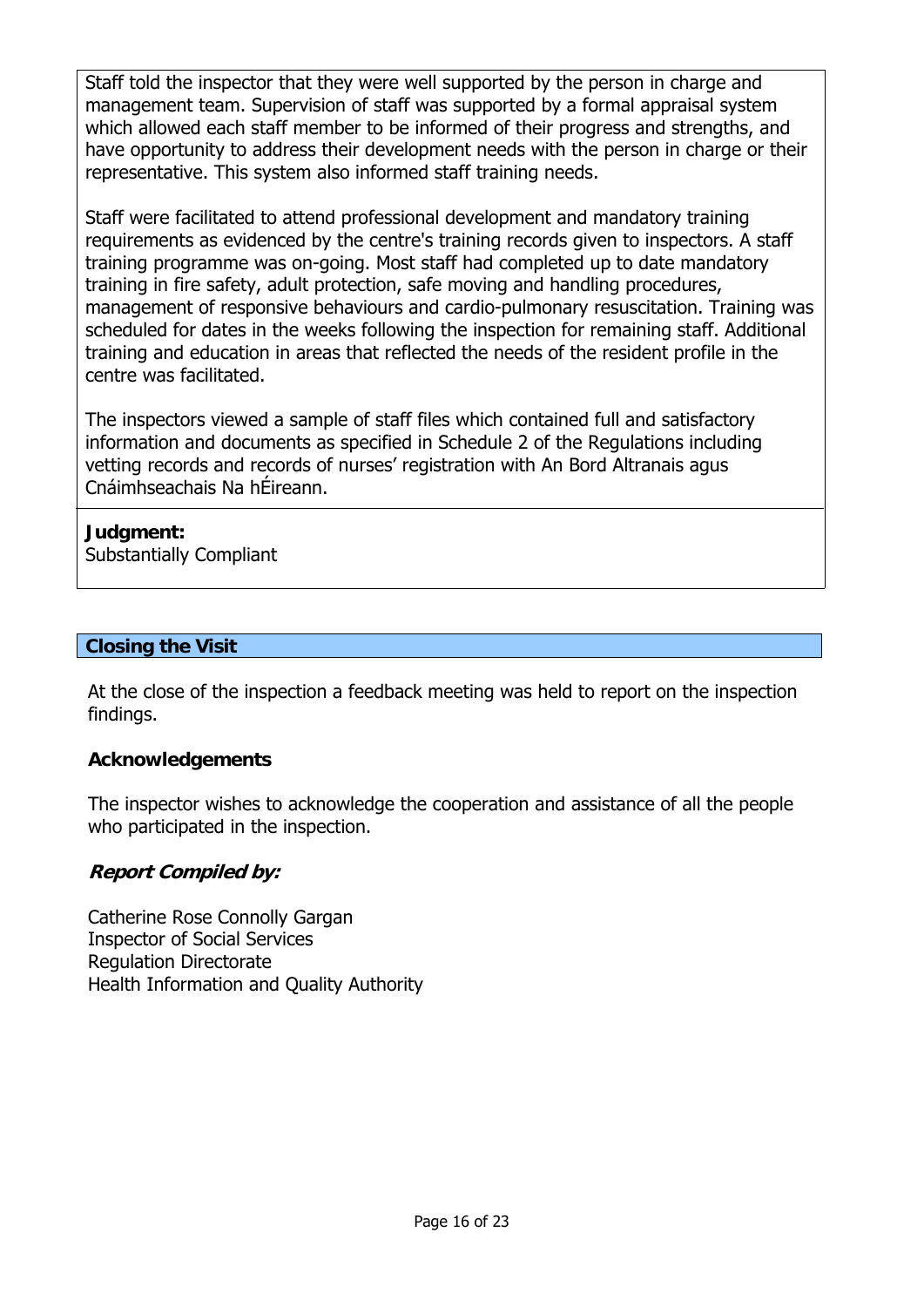## **Health Information and Quality Authority Regulation Directorate**



## **Action Plan**

An tÚdarás Um Fhaisnéis agus Cáilíocht Sláinte

Provider's response to inspection report<sup>1</sup>

| St Joseph's Care Centre |
|-------------------------|
|                         |
|                         |
| OSV-0000466             |
|                         |
| 06/09/2016              |
|                         |
| 03/10/2016              |
|                         |

### **Requirements**

This section sets out the actions that must be taken by the provider or person in charge to ensure compliance with the Health Act 2007 (Care and Welfare of Residents in Designated Centres for Older People) Regulations 2013 and the National Quality Standards for Residential Care Settings for Older People in Ireland.

All registered providers should take note that failure to fulfil your legal obligations and/or failure to implement appropriate and timely action to address the non compliances identified in this action plan may result in enforcement action and/or prosecution, pursuant to the Health Act 2007, as amended, and Regulations made thereunder.

### **Outcome 07: Safeguarding and Safety**

### **Theme:**

1

Safe care and support

### **The Registered Provider is failing to comply with a regulatory requirement in the following respect:**

The absence of available appropriate enabling equipment did not ensure that some bedrail use reflected the national restraint policy guidelines.

### **1. Action Required:**

Under Regulation 07(3) you are required to: Ensure that, where restraint is used in a designated centre, it is only used in accordance with national policy as published on the

 $<sup>1</sup>$  The Authority reserves the right to edit responses received for reasons including: clarity; completeness; and,</sup> compliance with legal norms.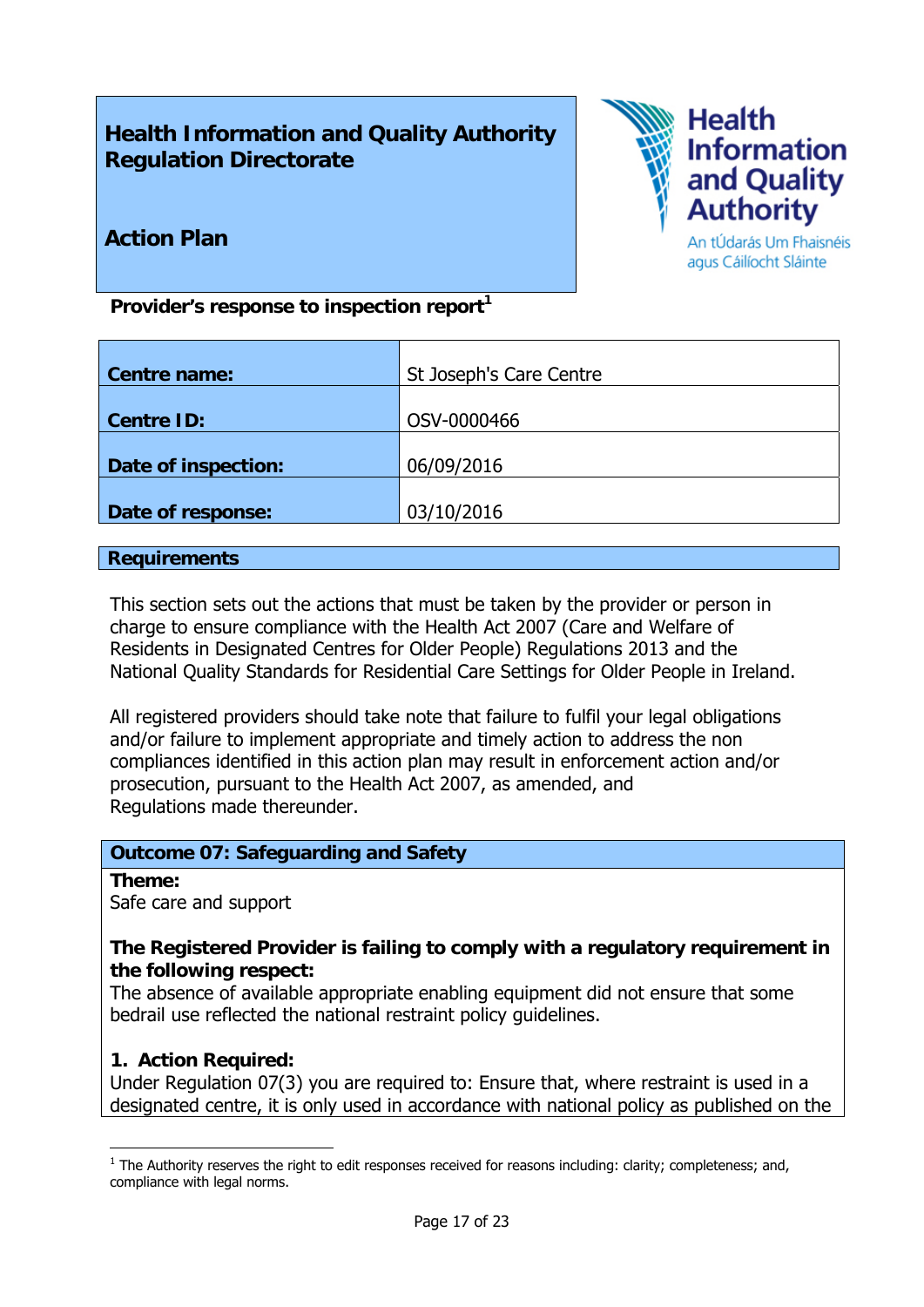website of the Department of Health from time to time.

## **Please state the actions you have taken or are planning to take:**

As evidenced in the inspection report, a restraint management policy was available to inform practice. All restraints used were recorded in a restraint register. There was evidence of comprehensive risk assessments completed for residents using bedrails

However Residents requiring use of a bedrail as an enabler currently have access to hand rail options only. Nursing Management are liaising with Estates regarding the option of using half-length bed rails to ensure that access in and out of bed is not restricted as could be the case with use of full-length bedrails.

A review of residents currently on the Units Restraint Register has taken place to determine individuals who would benefit from a half-length bed rail option. This needs analysis has informed discussions with Estates so needs identified can be included in possible purchase of new beds with option of half-length bed rail or alternatively source alternative options to beds currently in place.

The Multi disciplinary Team will continue to endeavour to reduce the overall number of bedrails used in the centre with the use of Low Low Beds / Crash Mat /Falls Management Alarm Systems.

Continuous audit in the Use of Physical Restraint to ensure practice in line with National Restraint Policy will continue as evidenced during inspection, findings from same will be reviewed to ensure that recommendations and agreed actions are complete to ensure continuous quality improvement

## **Proposed Timescale:** 30/11/2016

## **Outcome 09: Medication Management**

**Theme:**  Safe care and support

## **The Person in Charge (PIC) is failing to comply with a regulatory requirement in the following respect:**

Two open tubes of topical preparations in one medication trolley were not dated.

### **2. Action Required:**

Under Regulation 29(6) you are required to: Store any medicinal product which is out of date or has been dispensed to a resident but is no longer required by that resident in a secure manner, segregated from other medicinal products and dispose of in accordance with national legislation or guidance in a manner that will not cause danger to public health or risk to the environment and will ensure that the product concerned can no longer be used as a medicinal product.

### **Please state the actions you have taken or are planning to take:**

A memo has been issued to all Units regarding the findings of the inspection in relation to two open tubes of topical preparations in one medication trolley which were not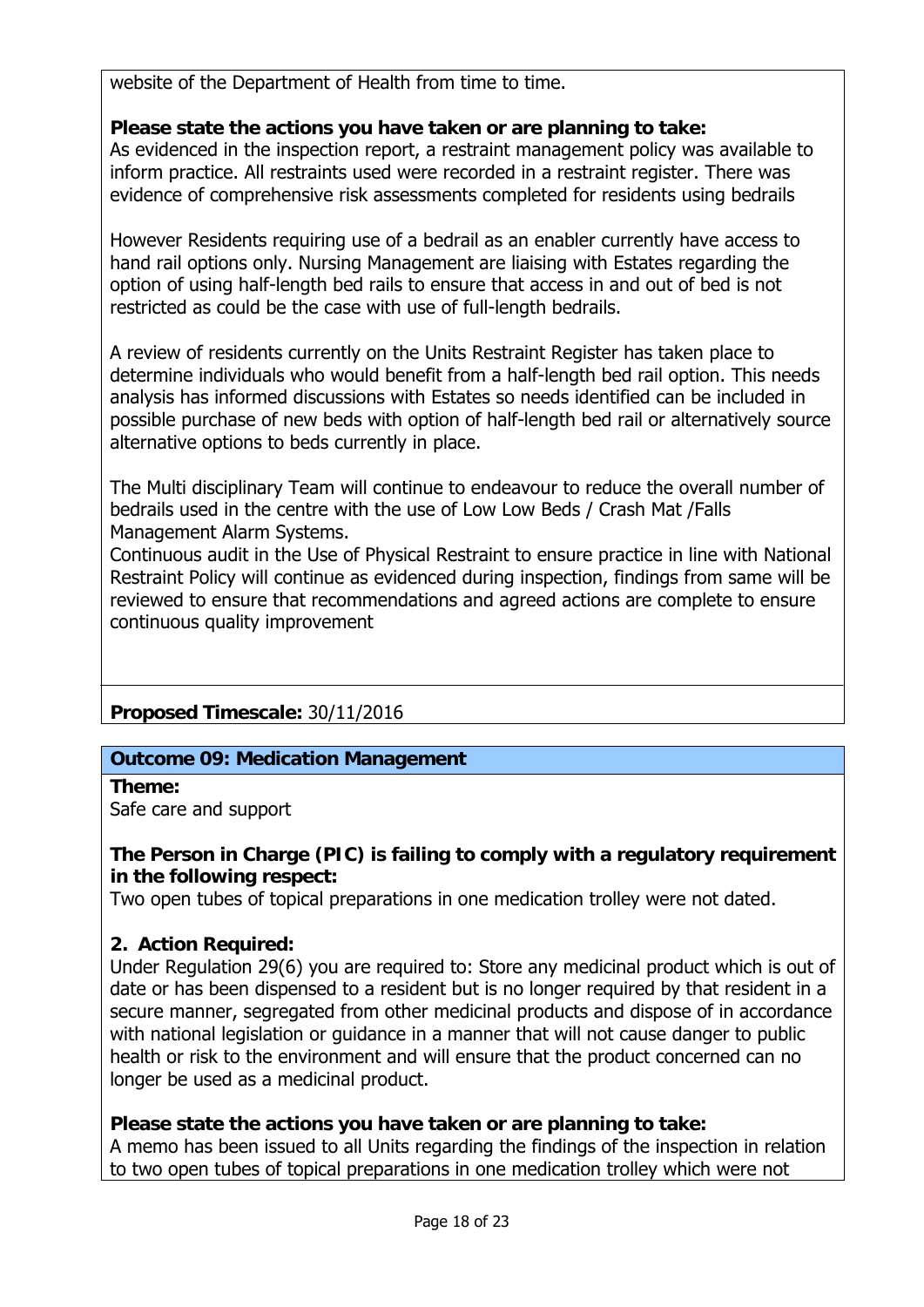dated. (17/9/16)

Nursing Administration are liaising with Pharmacy in Mullingar regarding actions that can be put in place regarding issuing of labels to assist with compliance in this specific area.

Local policy has been reviewed to incorporate reference to storage and custody of topical gels. – (Complete 26/9/16)

Audit Process has been reviewed to incorporate storage and custody of medication – Complete - (Complete 26/9/16)

**Proposed Timescale:** 03/10/2016

**Outcome 11: Health and Social Care Needs** 

**Theme:**  Effective care and support

### **The Person in Charge (PIC) is failing to comply with a regulatory requirement in the following respect:**

One resident's care plan in the sample reviewed was not updated since February 2016

### **3. Action Required:**

Under Regulation 05(4) you are required to: Formally review, at intervals not exceeding 4 months, the care plan prepared under Regulation 5 (3) and, where necessary, revise it, after consultation with the resident concerned and where appropriate that resident's family.

### **Please state the actions you have taken or are planning to take:**

Informal feedback received on day of inspection was disseminated to all unit areas and CNM's in charge.

Care Plan allocations have been reviewed to ensure that all residents have an allocated Key Nurse responsible for updating and review of care plans on a three monthly basis. In the event of Registered Nurse being off duty for a long period time the CNM in Charge will ensure re allocation of Resident and their care plan review to ensure that reviews and Care Plan documentation are in keeping with regulatory requirement.

Continuous audit of care plans and documentation will continue as evidenced during inspection, findings from same will be reviewed to ensure that recommendations and agreed actions are complete to ensure continuous quality improvement.

Proposed Timescale: With immediate effect - 28th October 2016

**Proposed Timescale:** 28/10/2016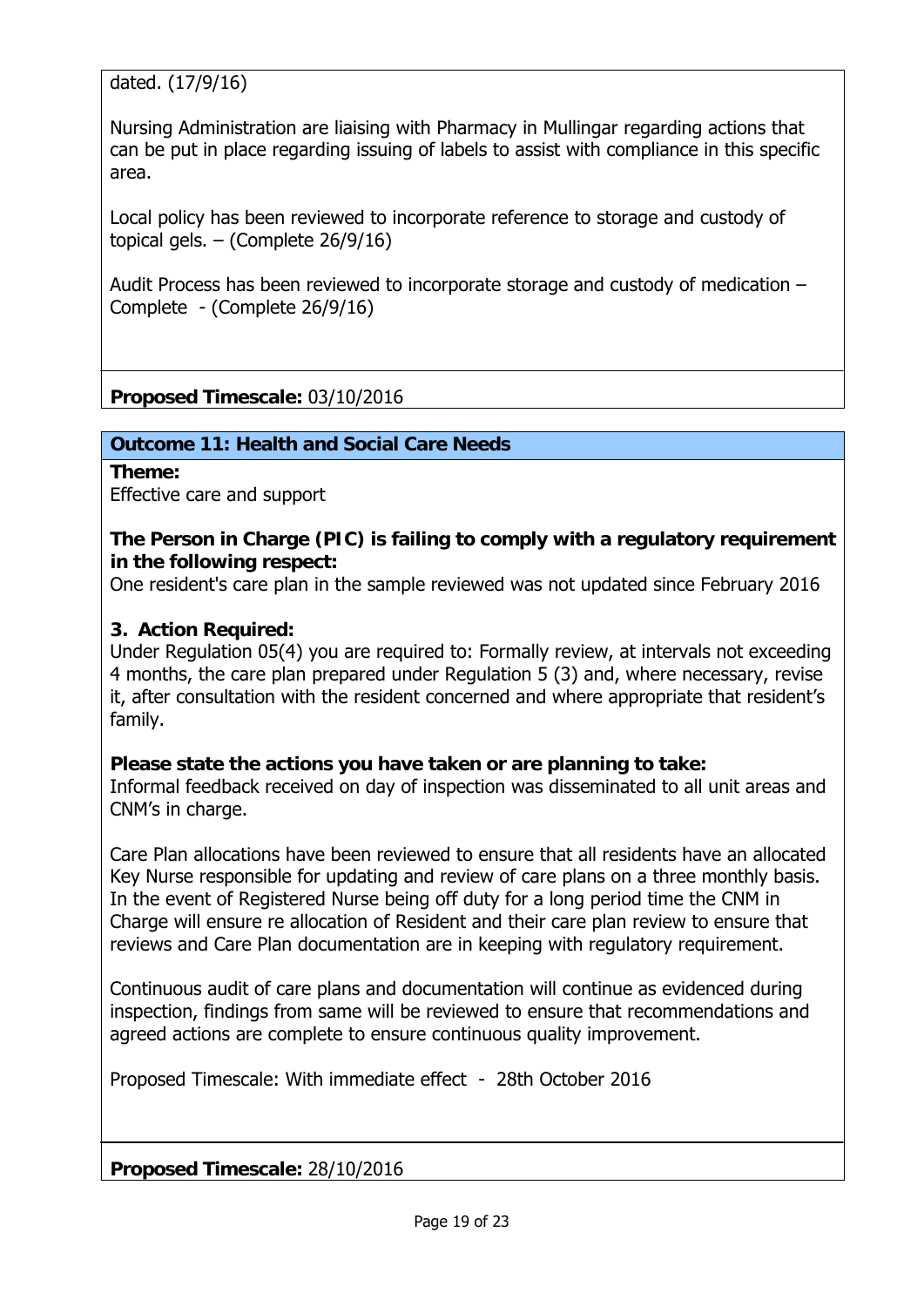### **Theme:**

Effective care and support

## **The Registered Provider is failing to comply with a regulatory requirement in the following respect:**

While a protocol was in place to inform appropriate use of pressure relieving mattress specification in response to residents' level of assessed risk of pressure related skin injury, this protocol required revision to reflect mattresses available in the centre.

Protocols required development to inform subcutaneous fluid replacement administration.

## **4. Action Required:**

Under Regulation 06(1) you are required to: Having regard to the care plan prepared under Regulation 5, provide appropriate medical and health care for a resident, including a high standard of evidence based nursing care in accordance with professional guidelines issued by An Bord Altranais agus Cnáimhseachais.

## **Please state the actions you have taken or are planning to take:**

1. Pressure Area Care.

A Working Group has been established to develop policies in relation Wound Care and the Prevention and Management of Pressure Ulcers. The Working Group is working in collaboration with Regional Tissue Viability Nurse, this review will now incorporate a decision making framework to guide staff in the appropriate use of available pressure relieving mattresses. Considerable investment has been made into the purchase of pressure relieving mattresses in 2016 which will greatly enhance the care being delivered to our residents. These policies and decision making framework on completion will be included in Wound Care Education planned to take place by end of November.

2. Subcutaneous Fluid Replacement administration.

There is currently a regional and national policy to guide this aspect of care within the centre. However following feedback from inspection a Decision Making Framework/Protocol is being developed, nearing completion, in collaboration with General Practitioner, Nursing Administration and clinical staff. The framework is underpinned by Health Services Executive (2014) (HSE) National Nursing Policy and Procedure for Hypodermoclysis in Adults (Administration of Subcutaneous Infusions)

Once completed this Protocol, will be implemented by provision of educational sessions to all registered nurses to ensure that they are familiar with the Protocol and its use.

- 1. Wound Care 31st December 2016
- 2. Subcutaneous Fluid Replacement administration 30th November 2016

**Proposed Timescale:** 31/12/2016

## **Outcome 12: Safe and Suitable Premises**

**Theme:**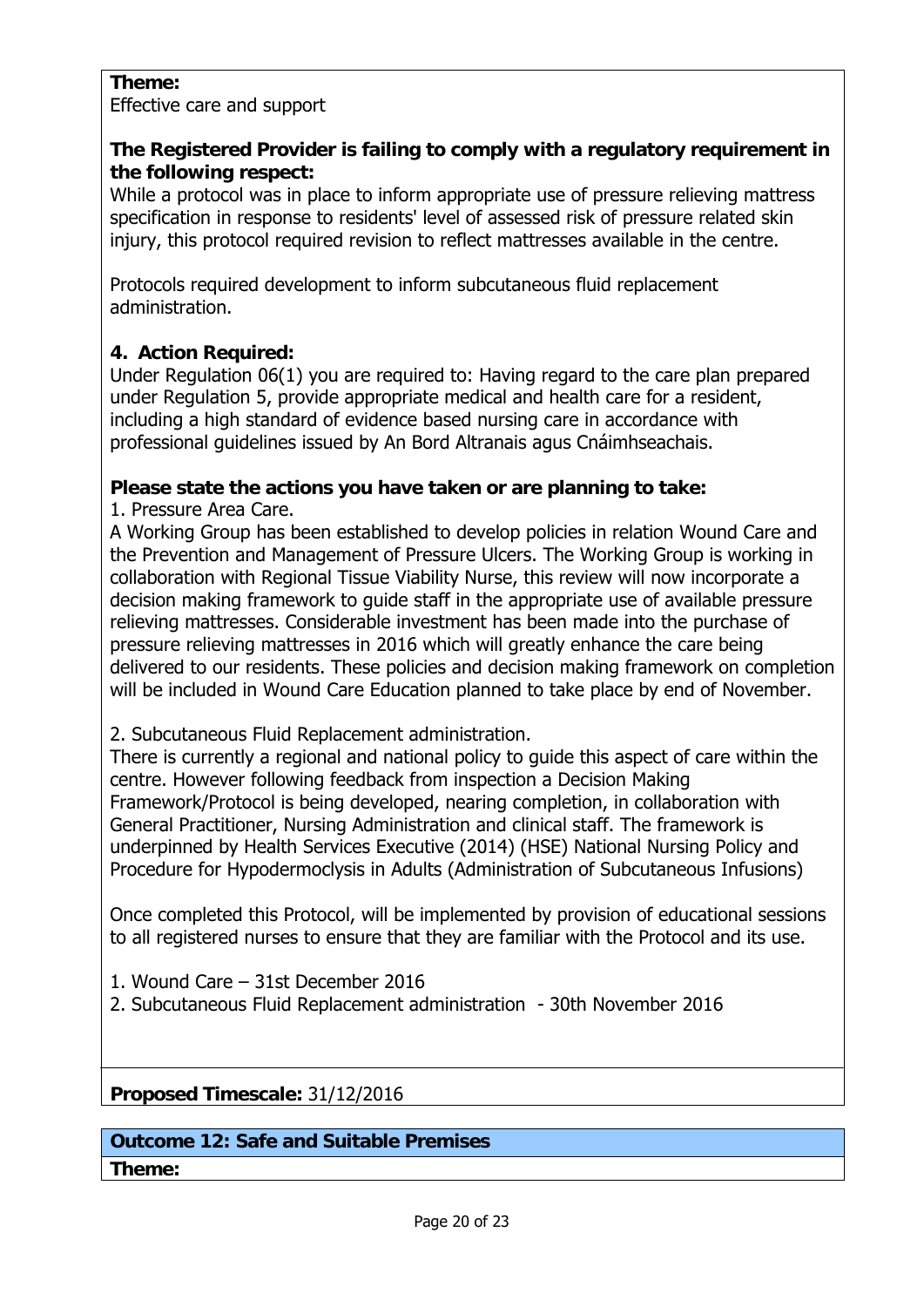### Effective care and support

## **The Registered Provider is failing to comply with a regulatory requirement in the following respect:**

The layout and design of the multi occupancy rooms in two of the three resident areas continues to pose difficulties to providing for residents' individual and collective needs in a comfortable and homely way,

### **5. Action Required:**

Under Regulation 17(2) you are required to: Provide premises which conform to the matters set out in Schedule 6, having regard to the needs of the residents of the designated centre.

### **Please state the actions you have taken or are planning to take:**

The following were agreed measures for reconfiguration of the unit to ensure compliance with HIQA standards. The proposed works are due for completion in three Phases.

Phase 1

Sunset/Autumn Lodge – Refurbishment works completed April 2016 Phase 2

Main Building - St Therese, reconfigure the area for provision of 20 beds Phase 3

Main Building – Padre Pio, reconfigure the area for provision of 21beds. See attached documents detailing:

• Programme of work including timeframes / Capital Allocation

• Proposed plans for reconfiguration.

Proposed Timescale: Q3 2021

**Proposed Timescale:** 30/09/2021

### **Outcome 16: Residents' Rights, Dignity and Consultation**

**Theme:** 

Person-centred care and support

### **The Registered Provider is failing to comply with a regulatory requirement in the following respect:**

There was no coordinated activities provided in the evenings or at weekends.

Improvement was required to ensure all residents including residents with dementia had access to an activity programme that met their interests and capabilities.

The activity programme displayed was not accurate.

### **6. Action Required:**

Under Regulation 09(2)(b) you are required to: Provide opportunities for residents to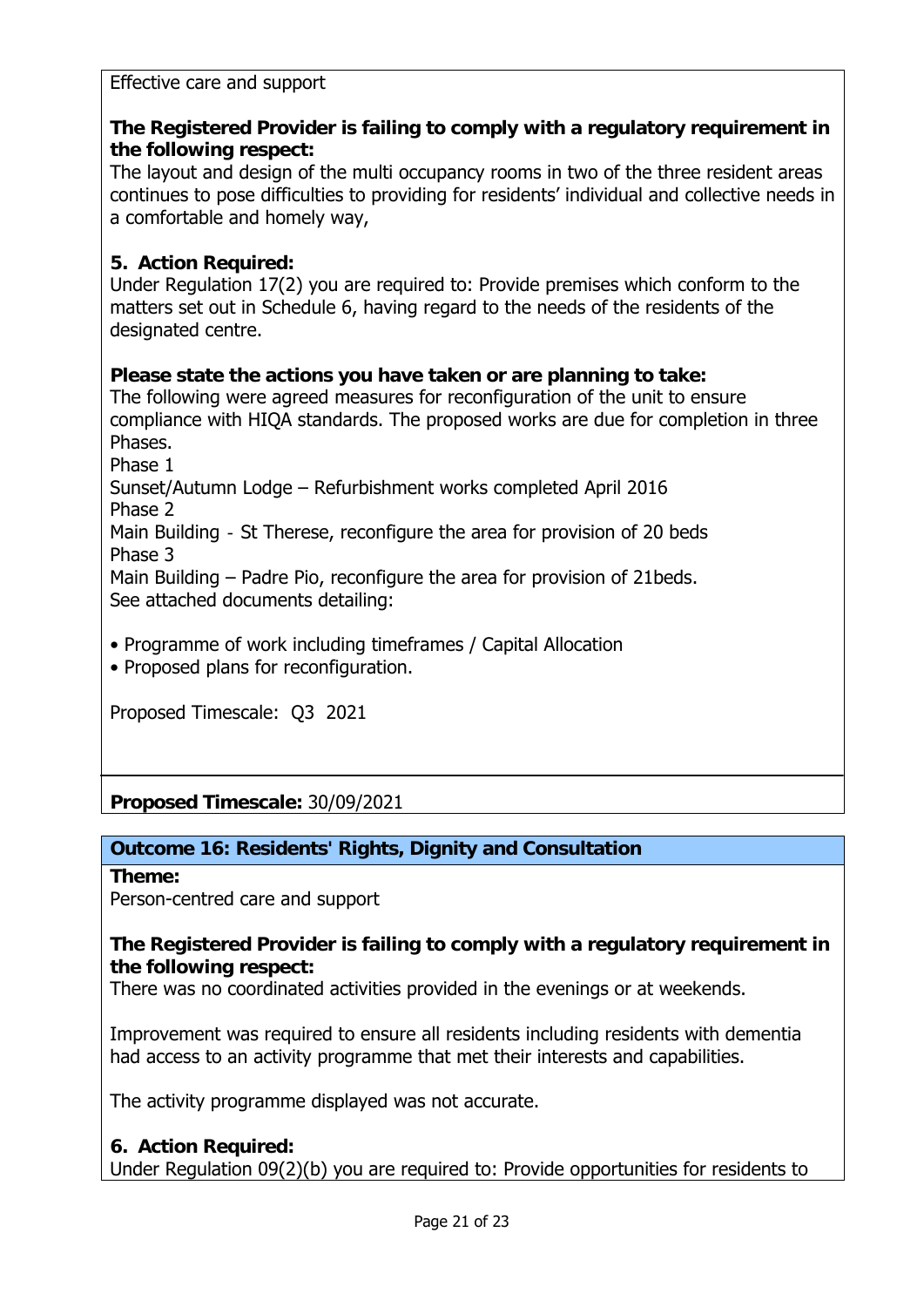participate in activities in accordance with their interests and capacities.

## **Please state the actions you have taken or are planning to take:**

A review of the activities programme will now include  $\cos$  – ordinated activities in the evening and weekend on all units.

All Activity programmes displayed now have accurate information displayed.

A review will be undertaken of all residents care plan including residents with dementia to ensure they have access to an activity programme that will meet their individual interests and capabilities.

Discussions have taken place with Activities Co –ordinator regarding a peer support programme for staff to allow staff to develop skills required in determining suitable activities with specific reference to residents with dementia as guided by PAL Activity Assessment.

CNM's to play a pivotal role in the promotion of activity provision to ensure that a programme of activities is in place on their identified unit.

Currently each unit has dedicated hours on each unit 7 days a week and a review of activities provision will include an analysis of how these hours are utilised on each unit to ensure maximum benefit for residents with regard to the implementation of a person centred activity programme that will enhance their heath and wellbeing. The Management are supporting an ethos of a "whole team" approach to activity provision in all units.

Feedback from residents and families will be requested at next Residents Forum meeting scheduled for 3rd November 2016.

## **Proposed Timescale:** 30/11/2016

## **Outcome 18: Suitable Staffing**

**Theme: Workforce** 

### **The Registered Provider is failing to comply with a regulatory requirement in the following respect:**

Staffing resources required review to ensure the activation needs of residents with dementia and acquired brain injury were met.

## **7. Action Required:**

Under Regulation 15(1) you are required to: Ensure that the number and skill mix of staff is appropriate to the needs of the residents, assessed in accordance with Regulation 5 and the size and layout of the designated centre.

## **Please state the actions you have taken or are planning to take:**